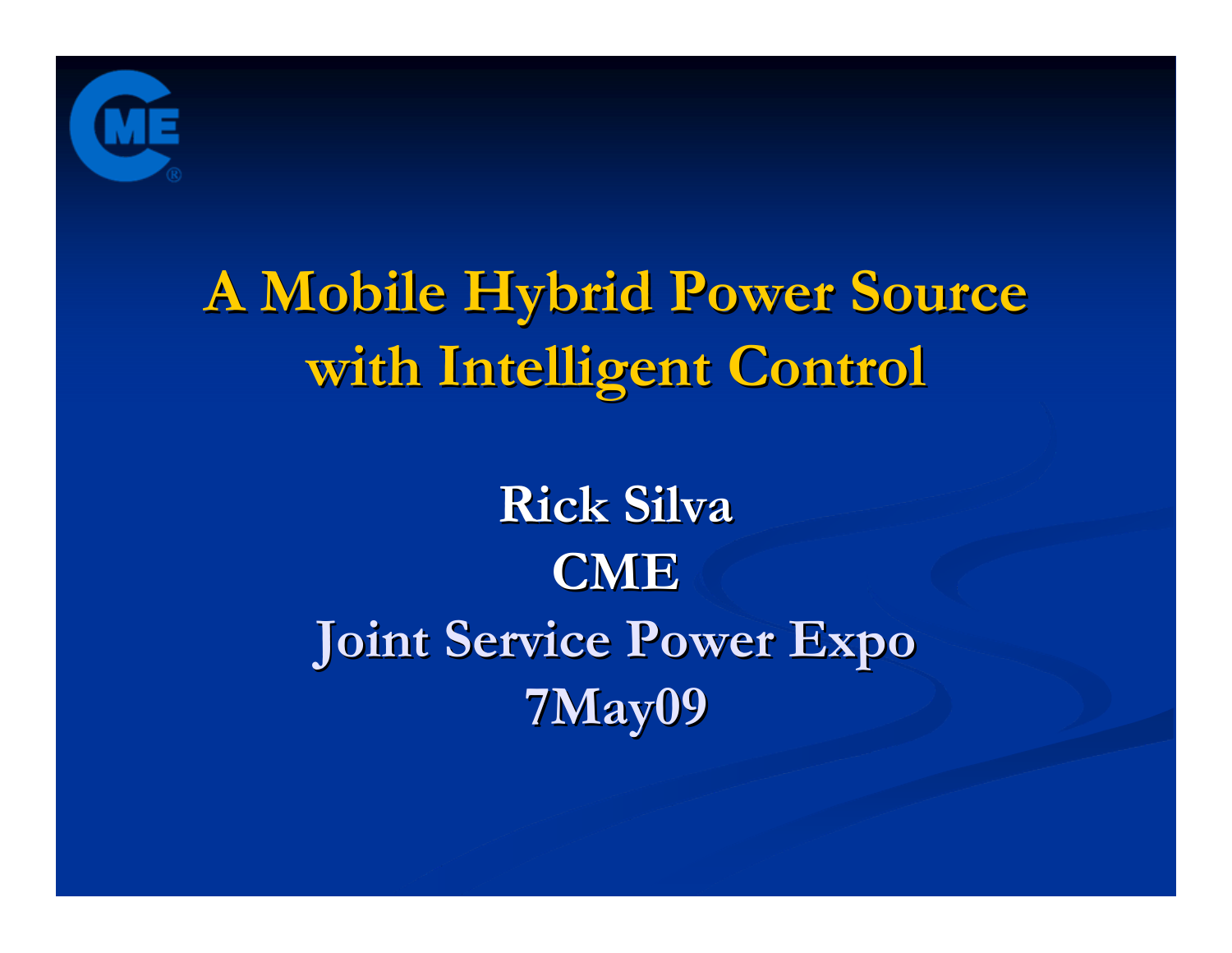



### **DREAM**

### **DREAM Revisited DREAM Revisited**

## **A HI-Power DREAM Power DREAM**

**Summary Summary**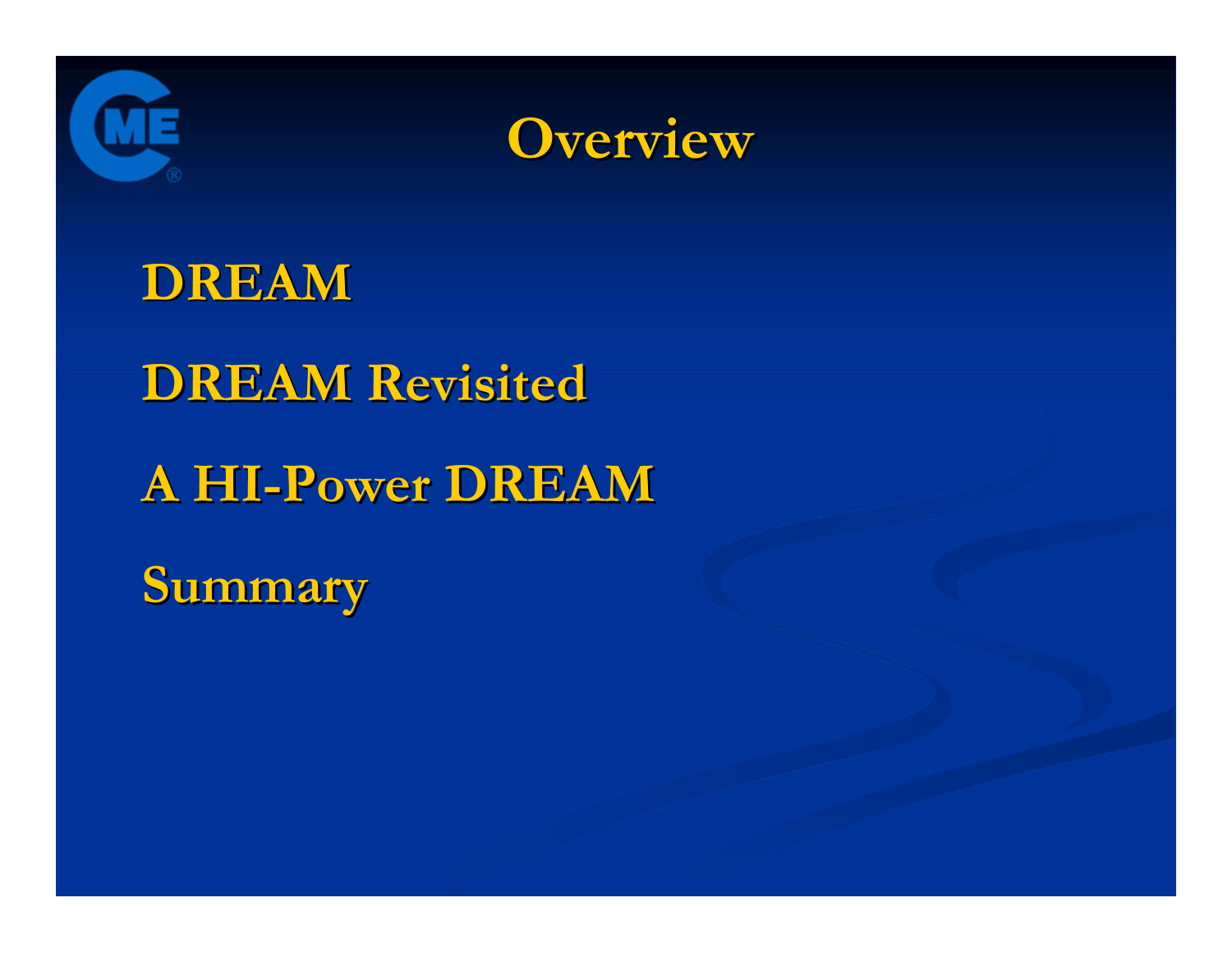



**Deployable & Renewable Energy Alternative Deployable & Renewable Energy Alternative Module**

**Marine Corps System Command Solicitation** 

**Posted November 2006 Posted November 2006**

 **The key application for this power supply is The key application for this power supply is remote operation in austere environments, remote operation in austere environments, with simplicity of use. with simplicity of use.**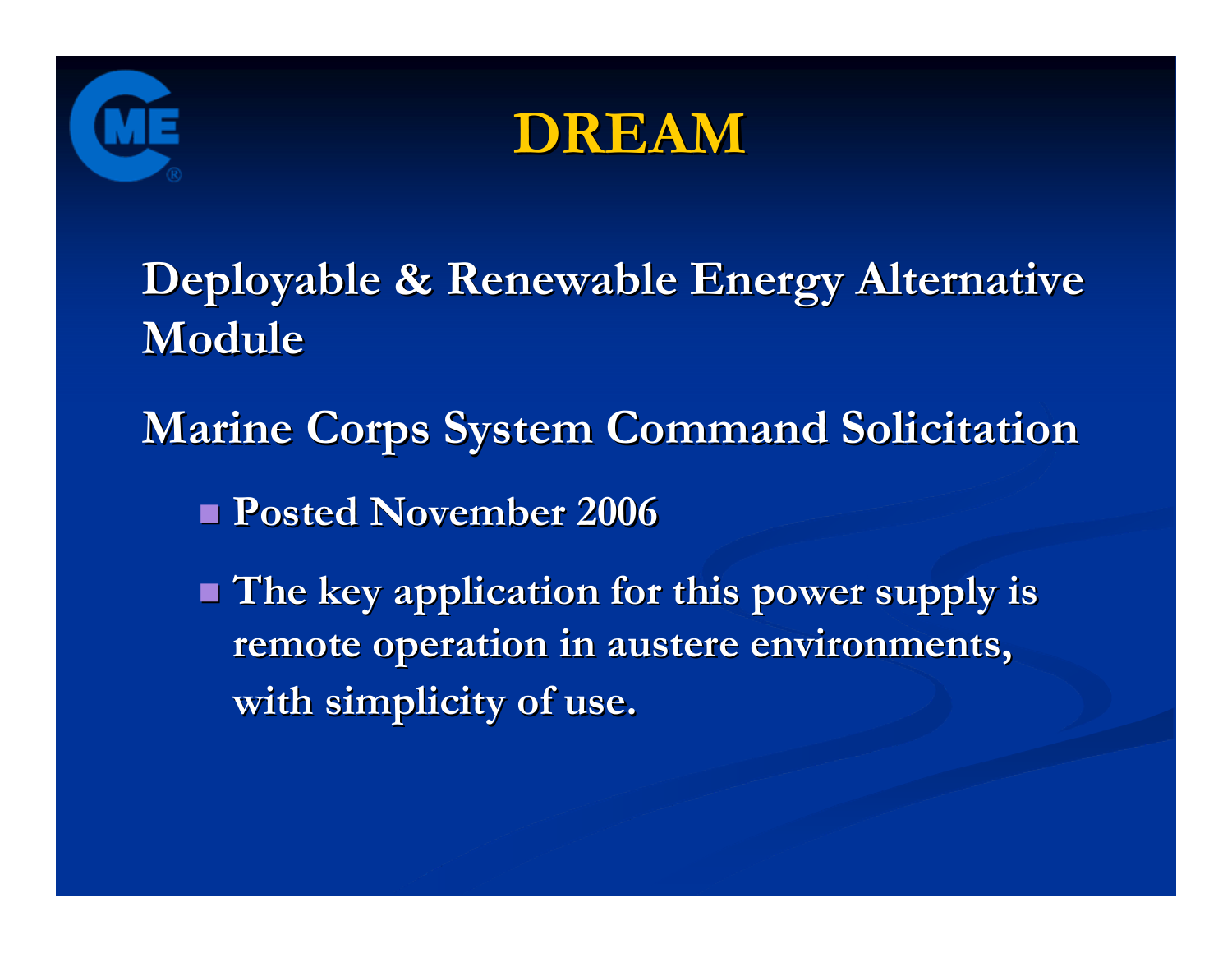



### **Electrical Electrical**

 **Continuous AC power of 3 kW average for at least 15 days without refueling or resupply.**

 **Continuous AC power of 3 kW for at least a 12 hour period, with no input from the system's electrical generation or energy harvesting capability and without operator intervention.**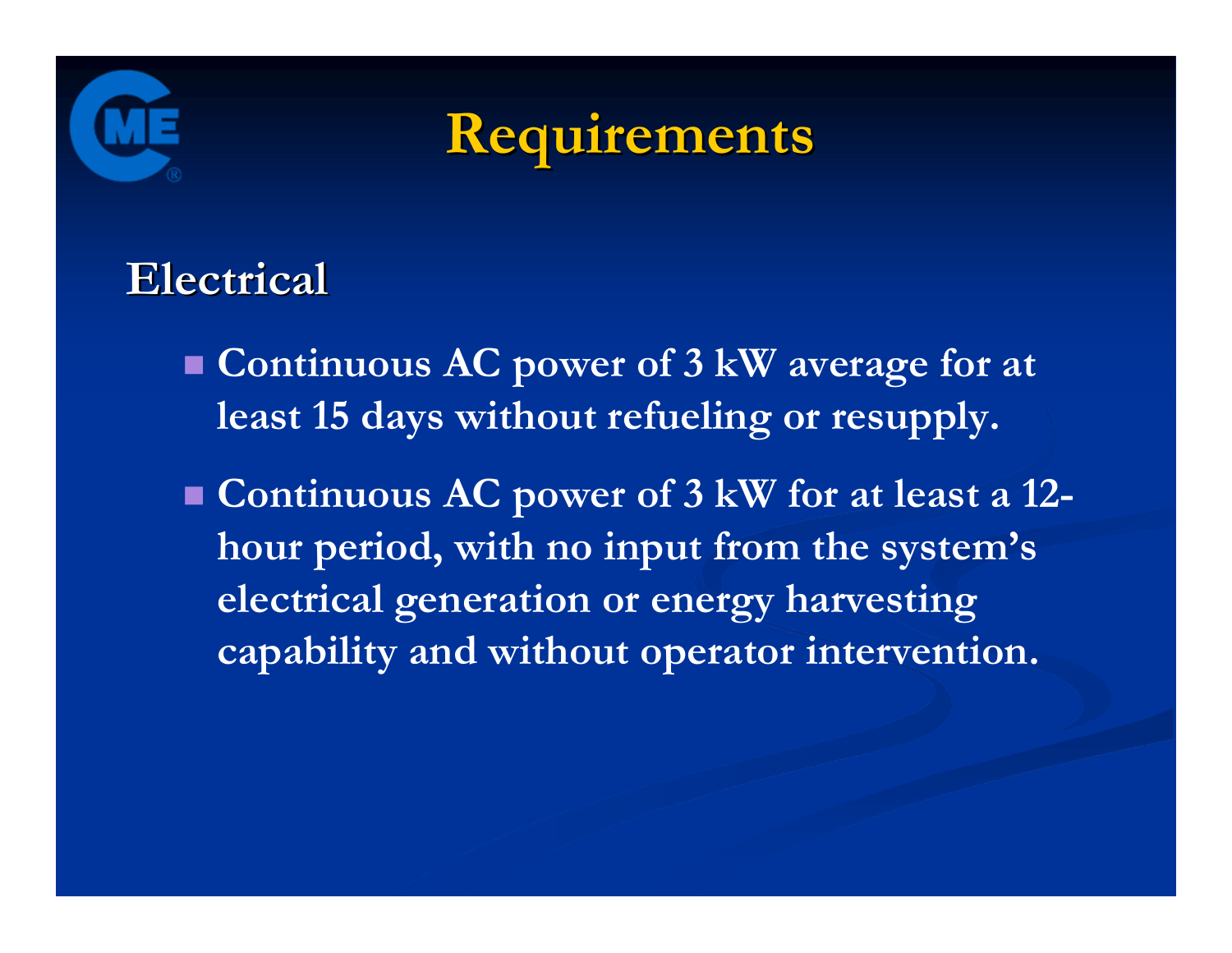

**DREAM Modeling DREAM Modeling**

### **HOMER Simulator**

 **HOMER is a free simulator developed by NREL (www.nrel.gov/homer )**

**Simulations were performed for five cities**

**29 Palms**

**Camp Lejeune**

**Baghdad**

**Kabul**

**Seoul**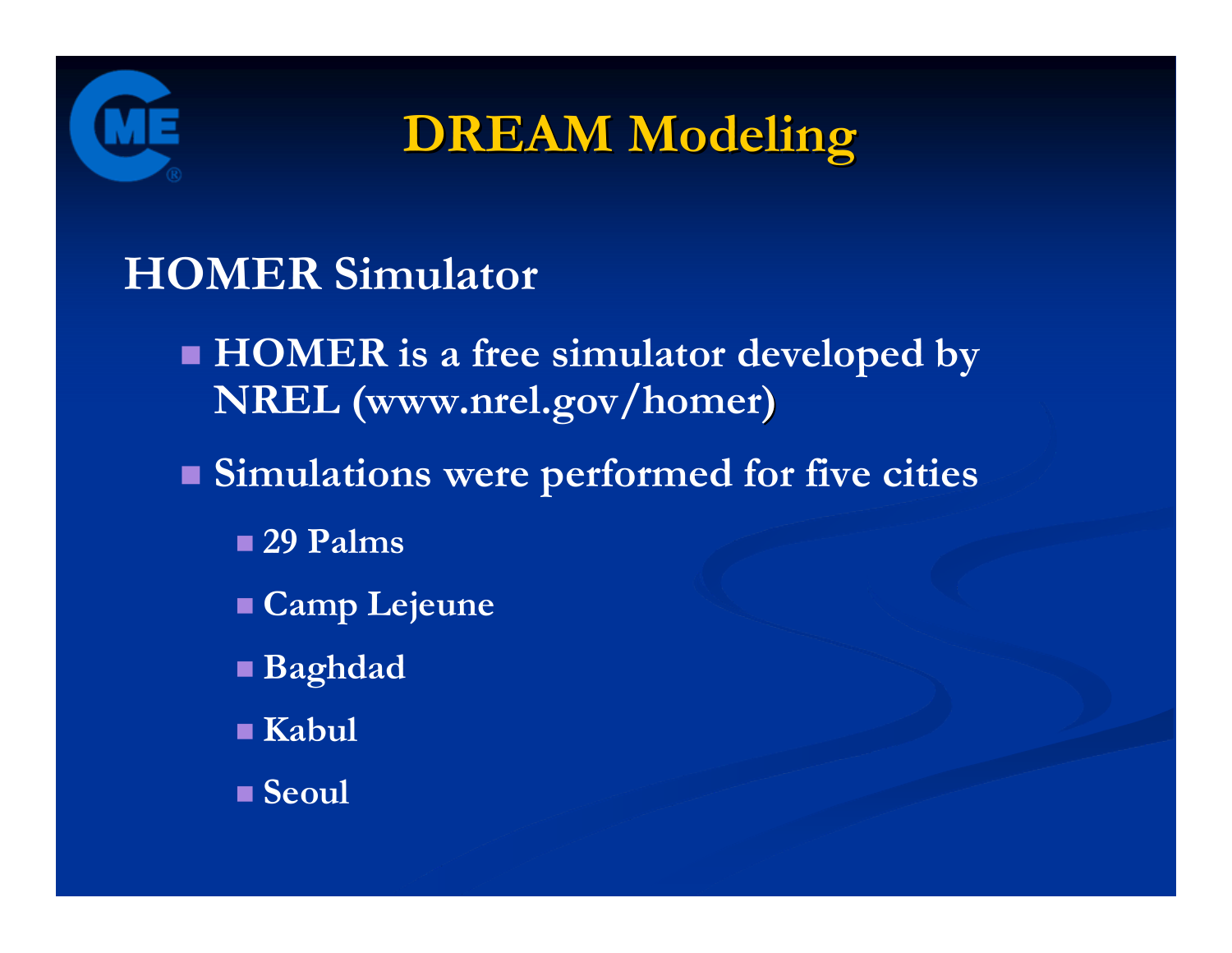

**DREAM Modeling DREAM Modeling**

### **Best HOMER Results**

### **29 Palms, CA in early October Downtime was 3 hours**

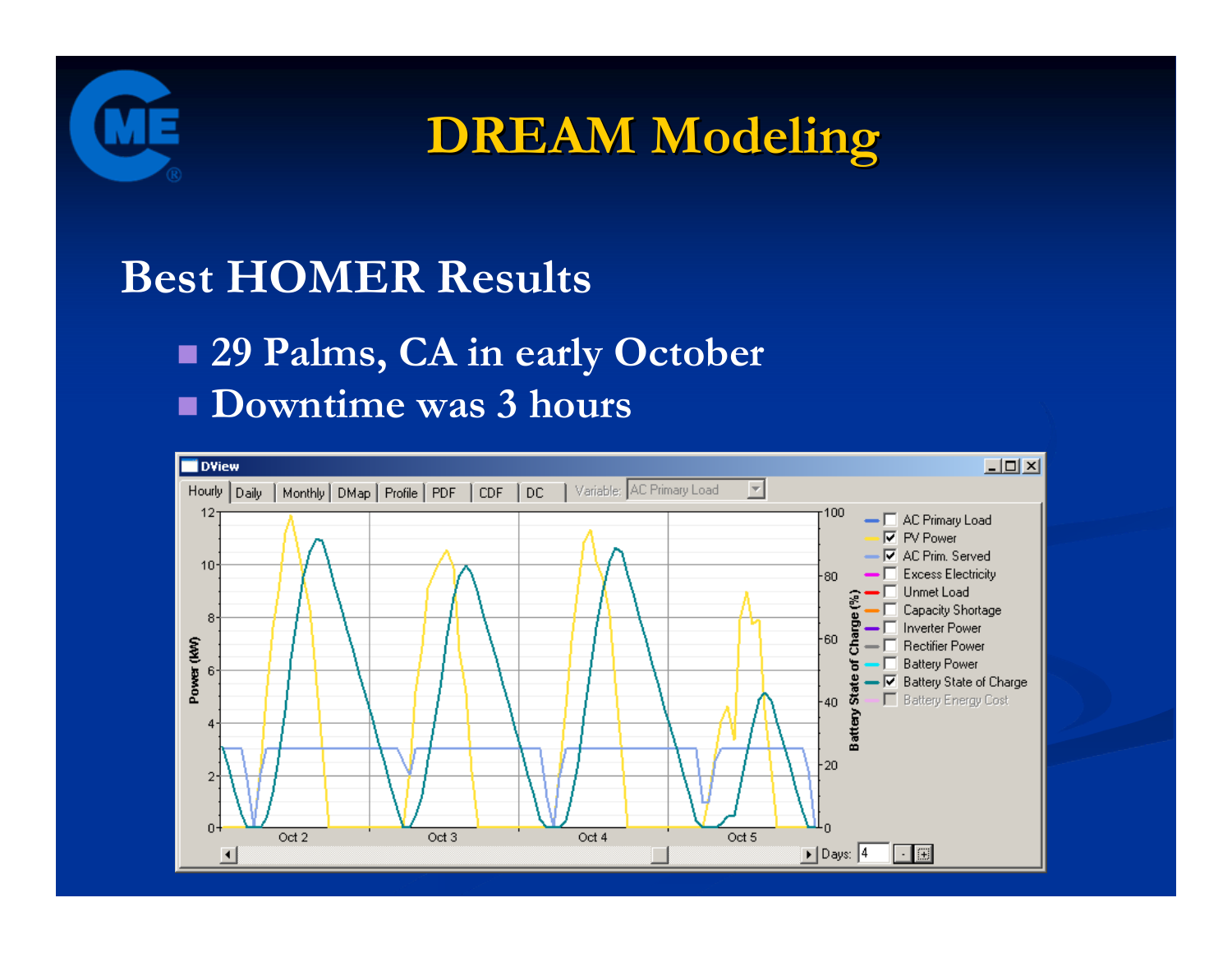

**DREAM Modeling DREAM Modeling**

### **HOMER Results**

**Load met on an annual basis**

- **29 Palms, 70% of the time**
- **Camp Lejeune, 57%**
- **Baghdad, 58%**
- **Baghdad with variable load, 54%**
- **Kabul, 68%**
- **Seoul, 51%**

 **With two trailers connected together, Baghdad load could be met 91.7% of the time.**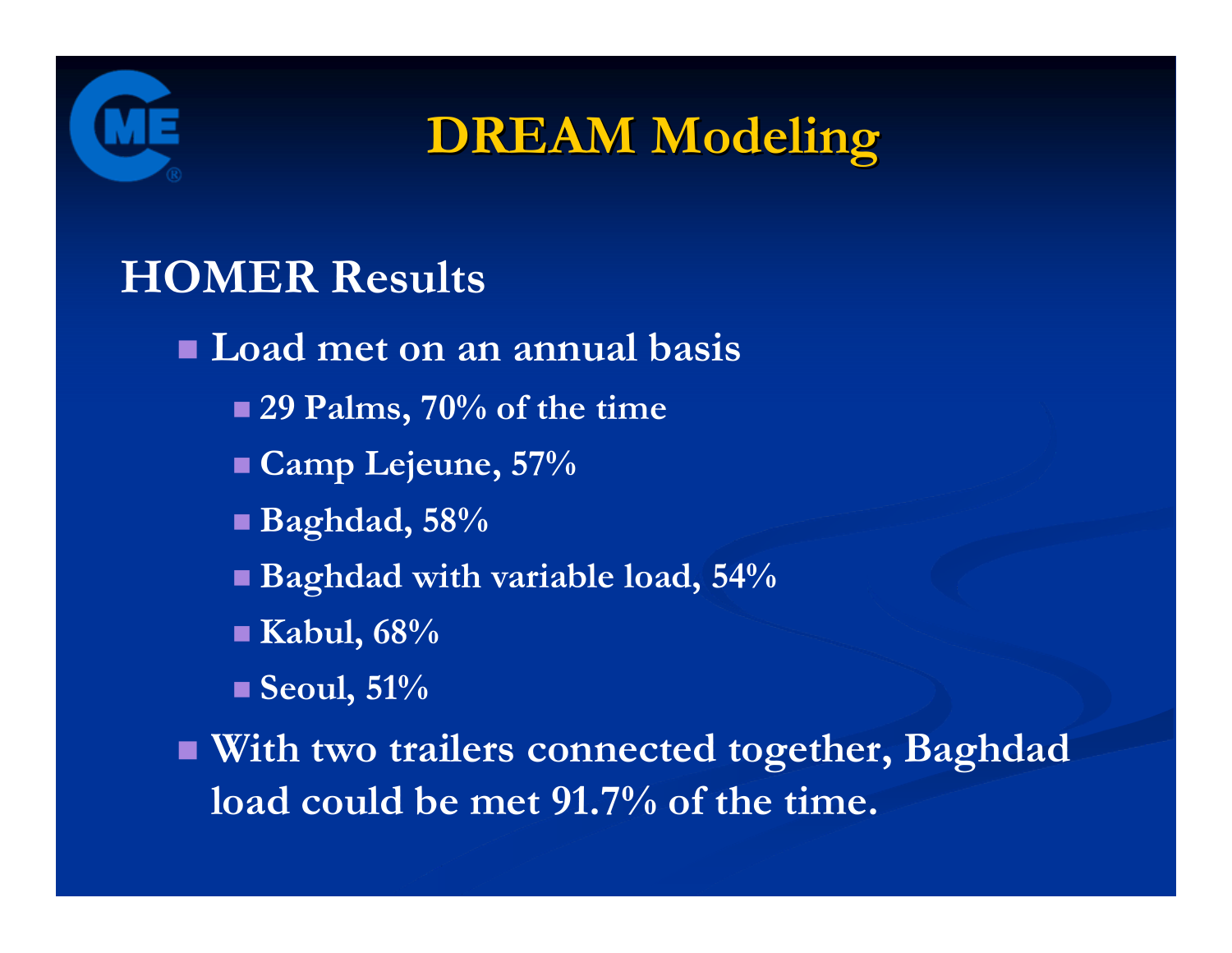



**Reduce JP-8 and maximize renewable energy use for electrical power use for electrical power**

 **Solar energy is the most prevalent renewable source**

 **A generator reduces solar panels that can be carried and defeats the purpose of DREAM Weight was king (4200 lb – 1440 lb = 2760 lb) Maximize the weight for solar panels Output: 5 kW at 0.8 PF at 135°F at 4000 ft Designed as an expandable platform Designed as an expandable platform**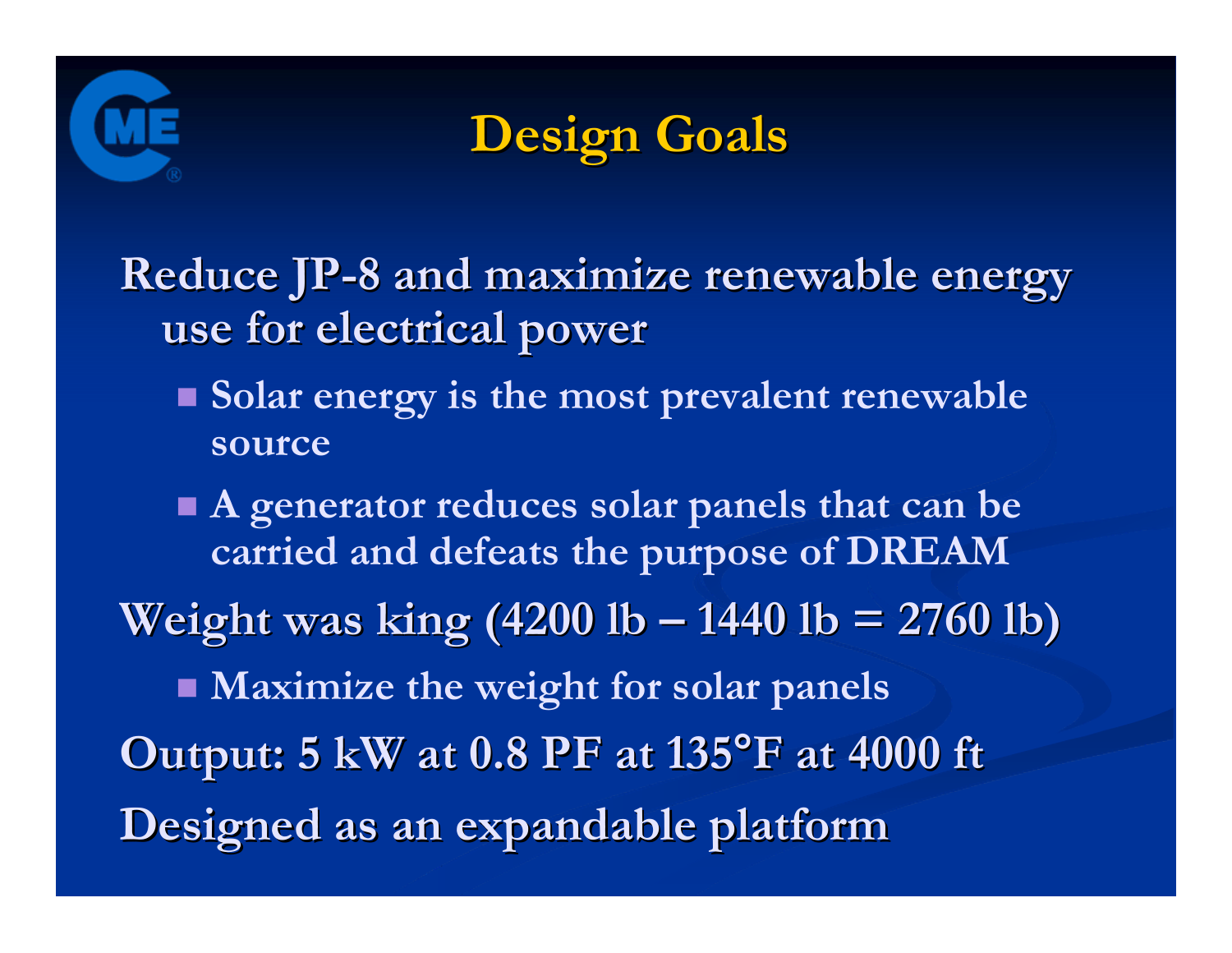

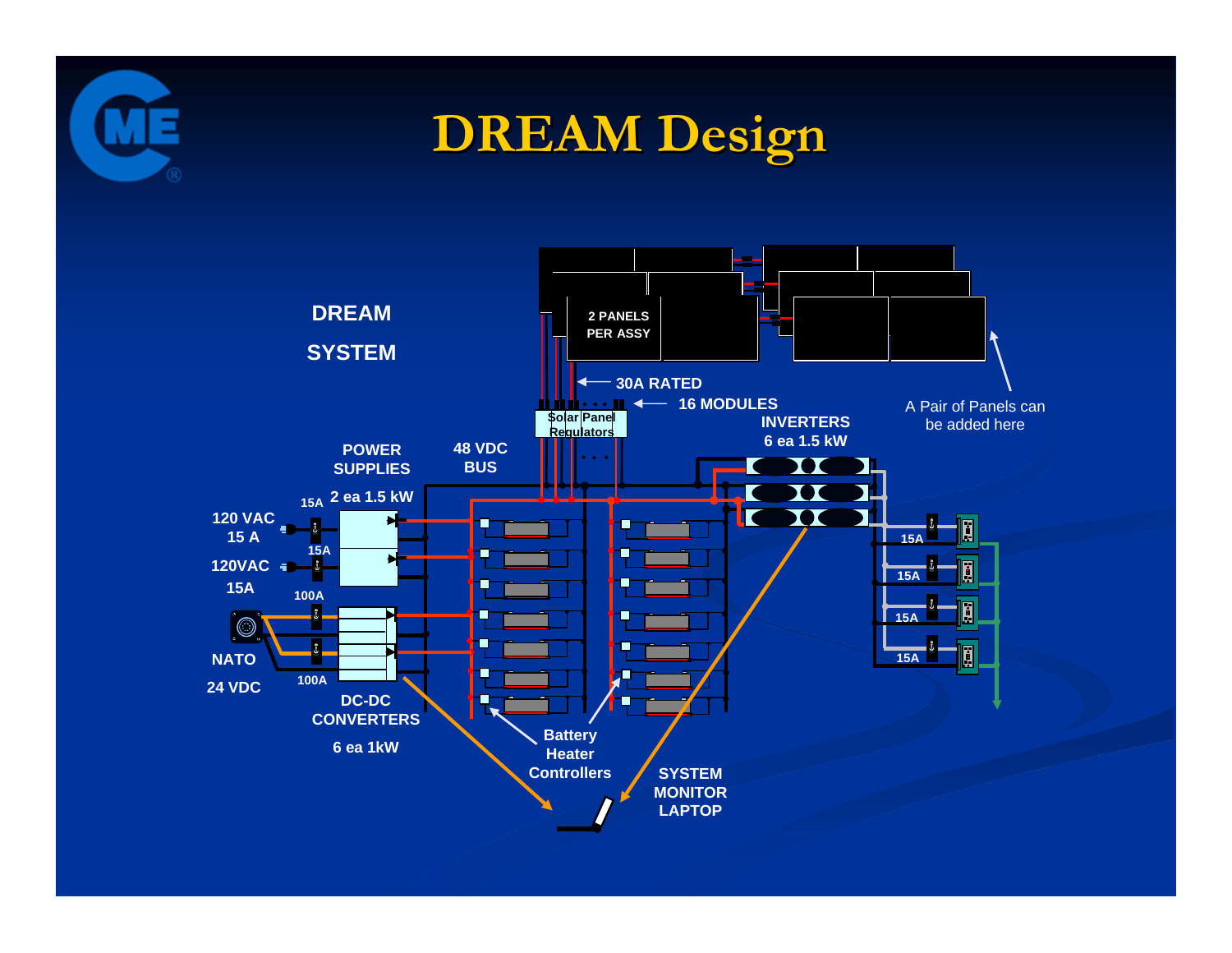

#### **Weight**

**LTT-MCC 1440 Panel Assemblies (18) 1440 Battery Bank** 676 **Electronics/Wiring <sup>97</sup> Misc & Structures** 493 **Total4146**

#### **Expansion**

**6 panels per regulator 16 regulator modules 96 panels or 48 Assemblies 19,200 W**

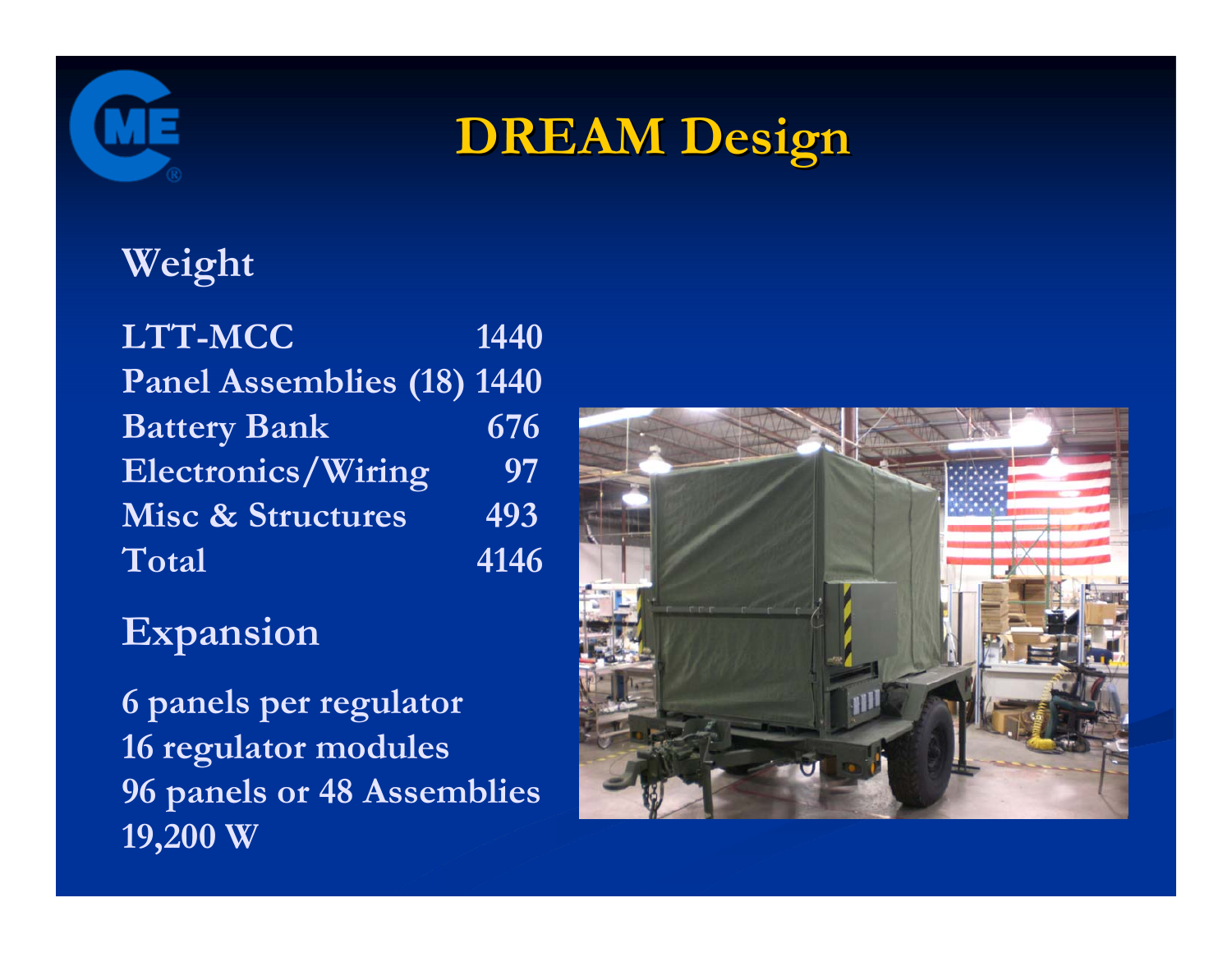

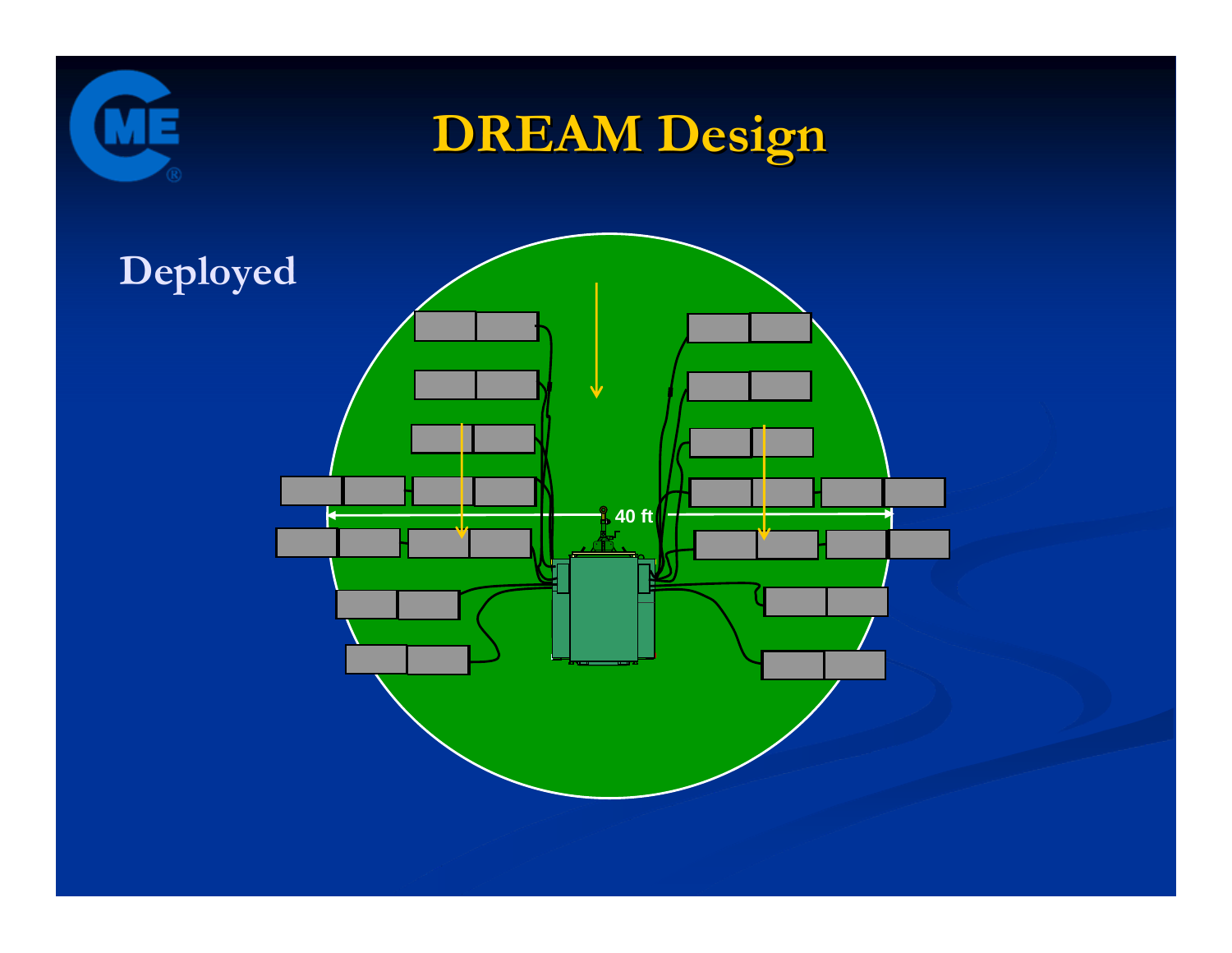

# **Solar Panel**

 **Sanyo HIP-200BA3, 200 W 55.8 VDC, 3.59 A 51.9 " by 35.2 " by 1.4 "** ■ 30.9 <sup>lb</sup>, 6.5 W/lb

### **Panel Assembly**

- **Configured as pairs**
- **Glass sides fold inward**
- **Weighed 80 lb, 5 W/lb**
- **30A rated cabling**
- **Single pin IP67 connectors**



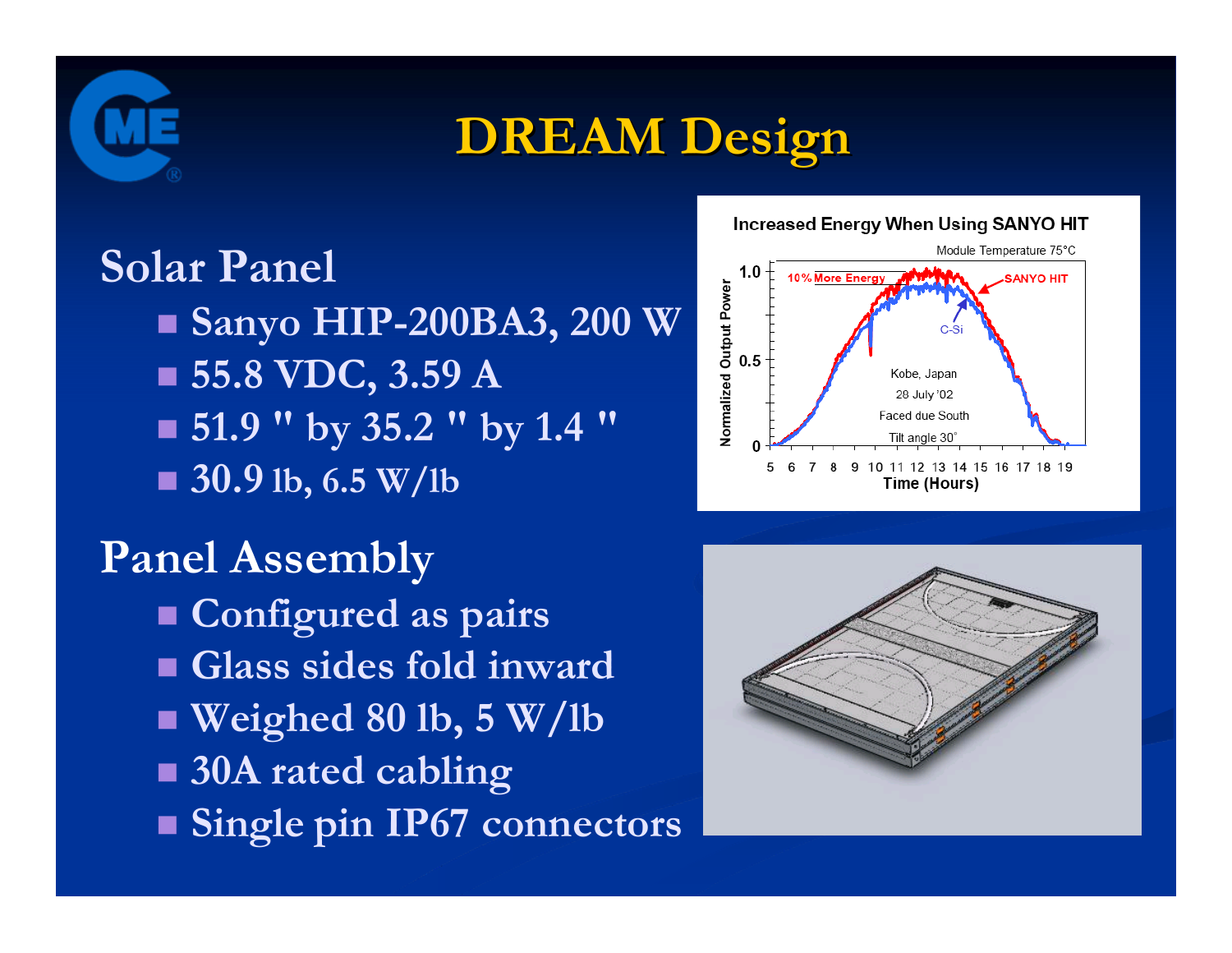

## **Solar Array Voltage Regulator Maintains Array Voltage to 54.5 VDC or less Connects/Disconnects Panel Sets as needed**

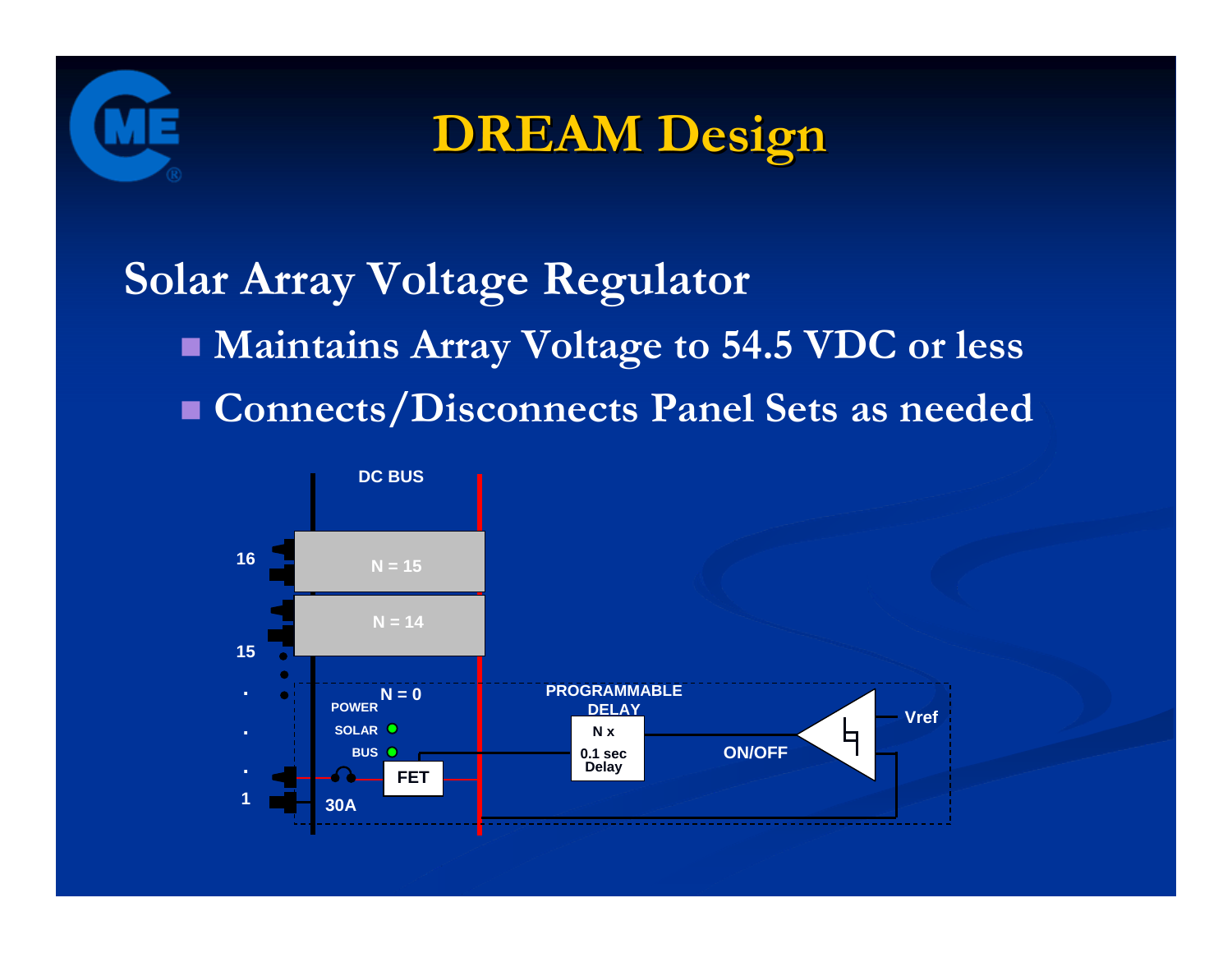

### **Battery Bank**

- **Boundless Corp, Boulder, CO**
- **48.1 VDC, 75 A-h, 47 lb lithium ion battery**
- **2.5Ah, 18650 cell, 390 ea, 30P13S configuration**
- **Built-in battery management**
	- **Balances and limits charge across stack**
	- **Disconnects for over**
	- **temperature, overcharge,**
	- **Discharge, lack of use**
- **14 Batteries, 50 kWh**
- **External battery heater**

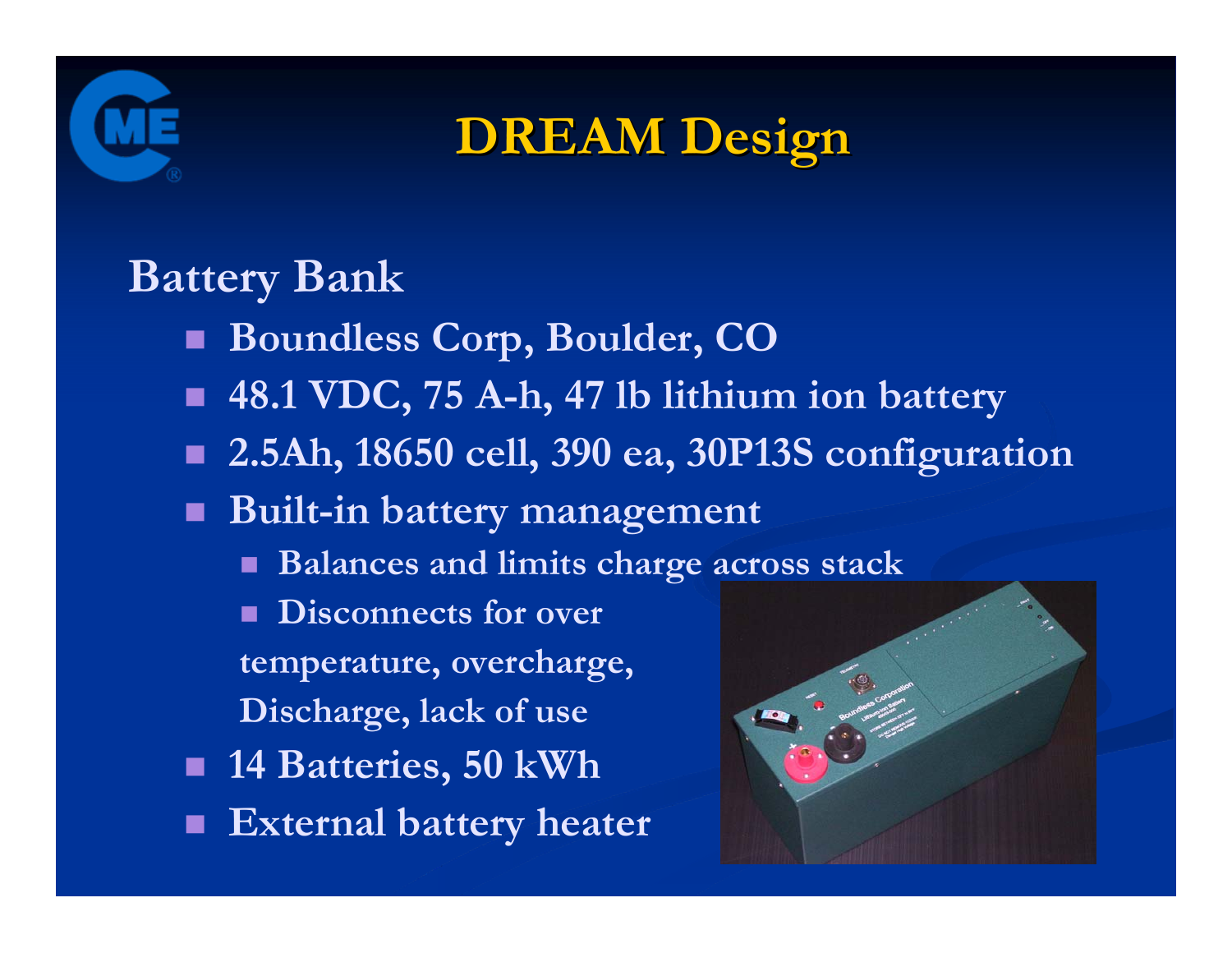



### **Completed Phase II**

 **CME provided training in Aberdeen on May 29, 2008**

 $\blacksquare$  **After evaluation, AeroVironment was selected to move to Phase III**

#### **Weight won**

 **Panels had to be discarded; needed 24 assemblies, weight limited to 18**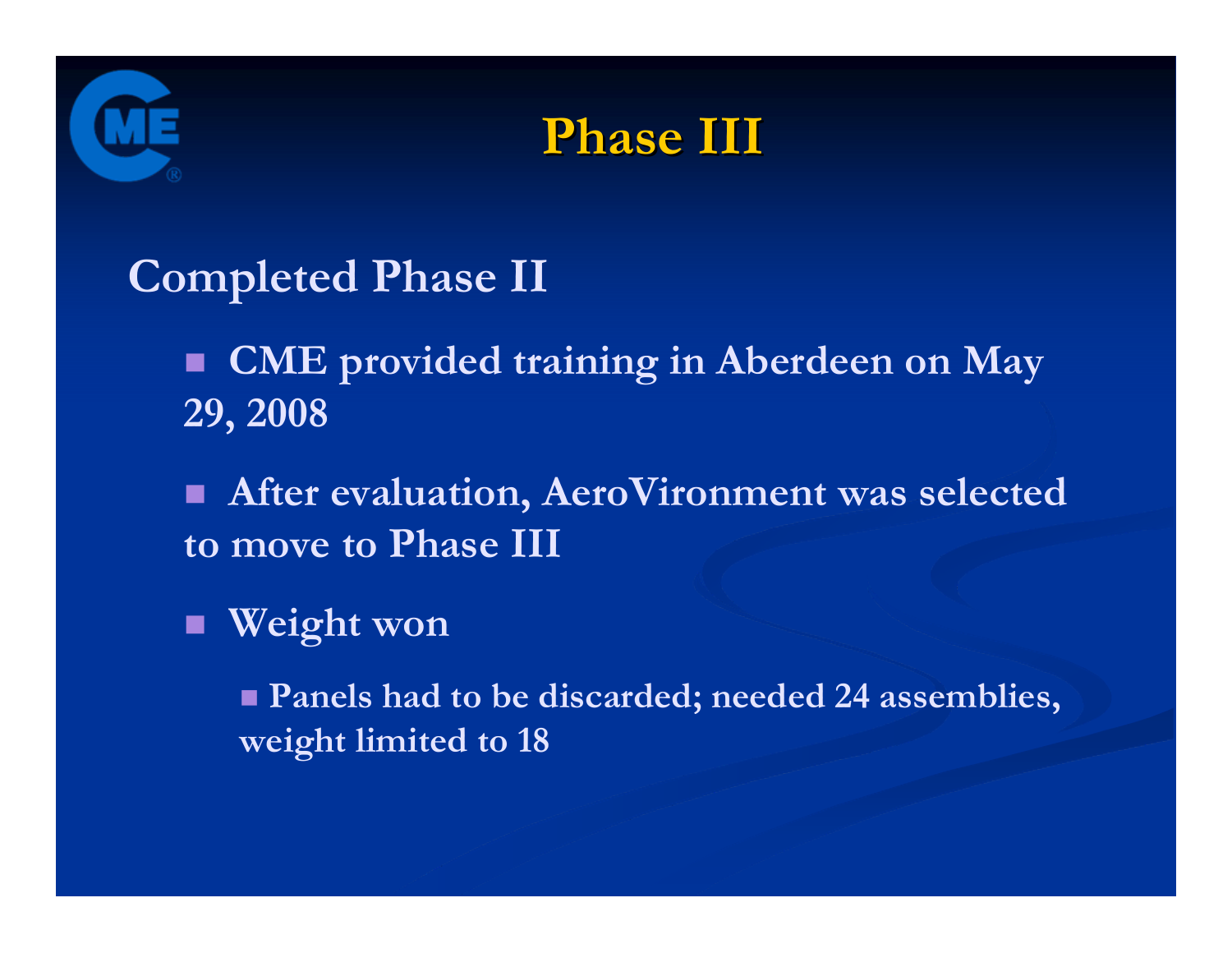

**Lessons Learned Lessons Learned**

- **A pure solar/battery solution** 
	- Needs more hardware than is feasible for a lot **of applications**
	- **Produces a very expensive 5 kW generator**
	- $\blacksquare$ **Has a large footprint**
	- **Needs the help of a generator**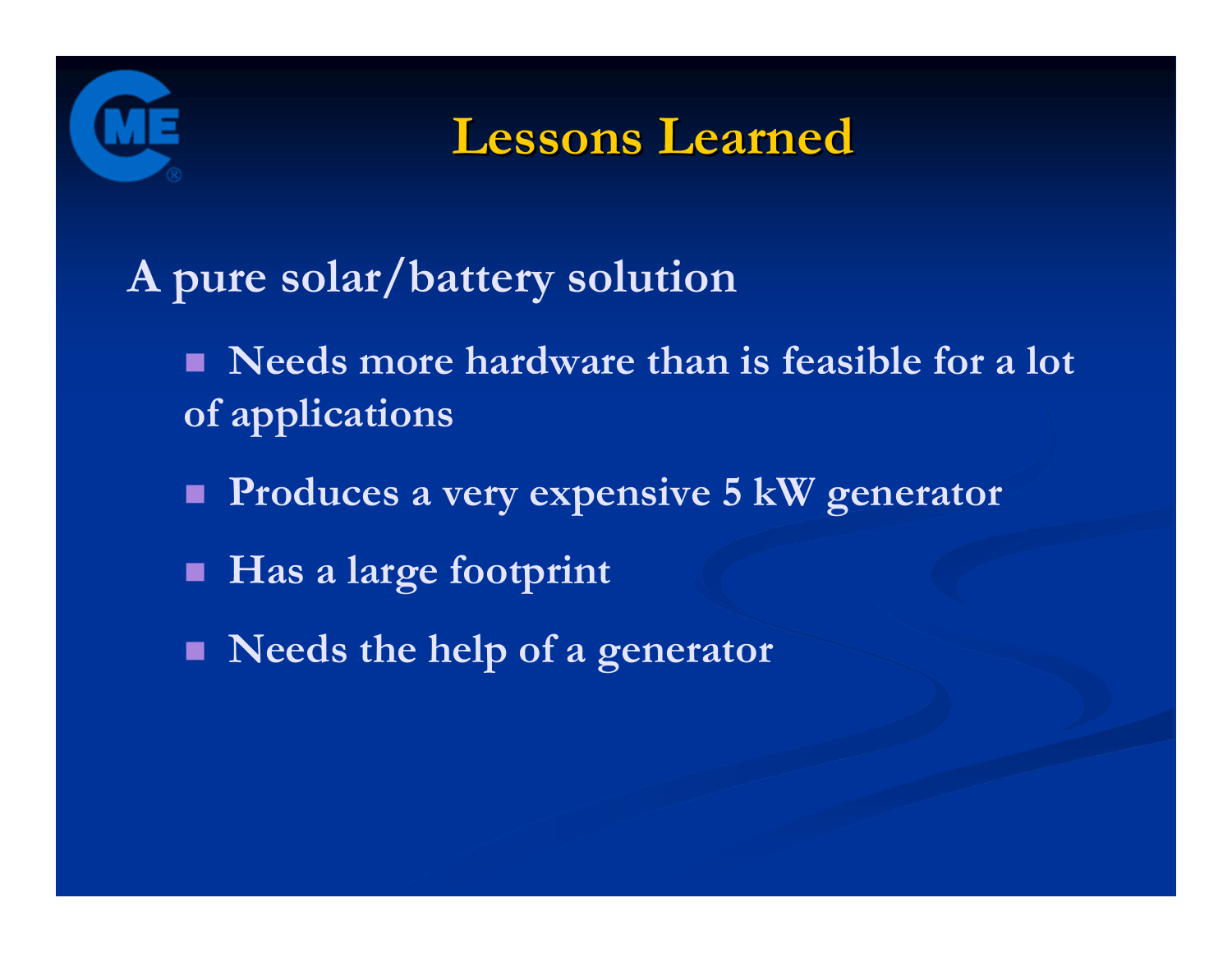

# **DREAM Revisited Revisited**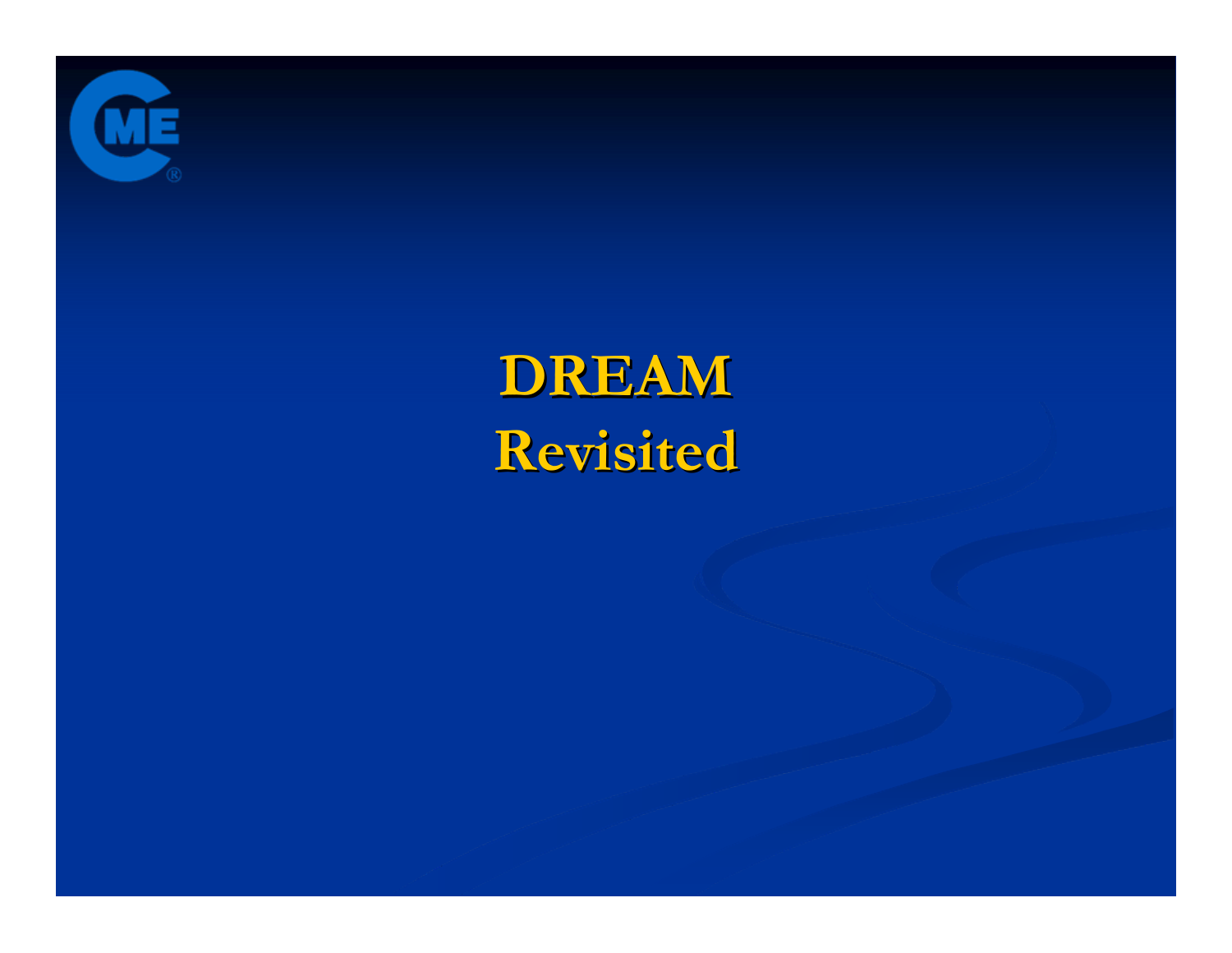



### **Solar Panel Survey**

- **There are more 200 to 300 W panels available**
- **Sunpower topped Sanyo with 19% efficiency** 
	- **Panel assemblies still about 5 W/lb**
- **Ascent Solar Thin Film Panels**
	- **Equivalent panel assemblies now provide 7 W/lb**
	- **Panel assemblies would less than 1/3 the weight and thickness allowing for possibly three times the panels**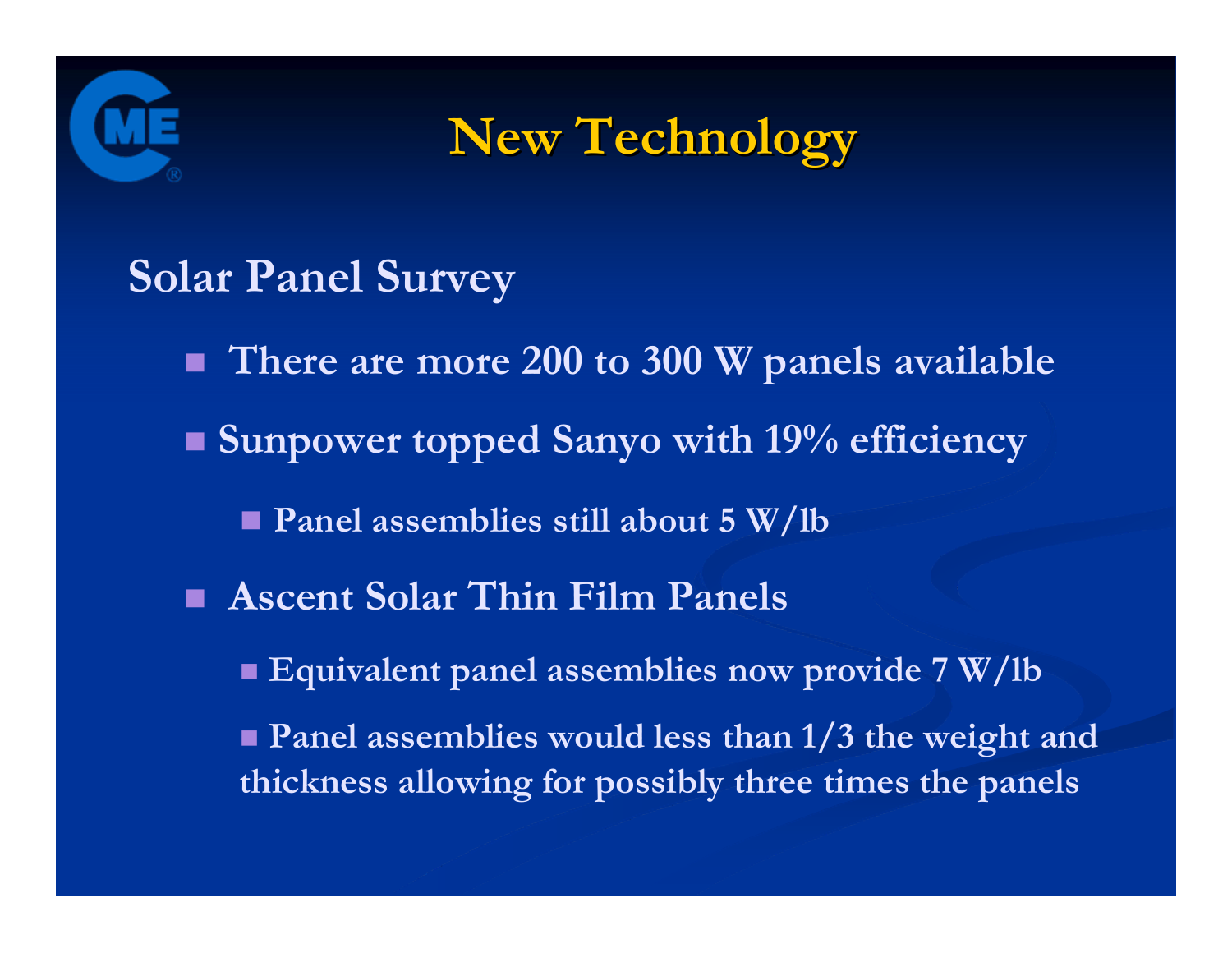



### **Cell/Battery Survey**

- **There are more 2.5Ah Li ion cells available**
- **Lithium Phosphate (A123) are safer, faster charging but less energy dense**
- **Lead Acid is still too heavy**
	- **Firefly Microcell Foam technology**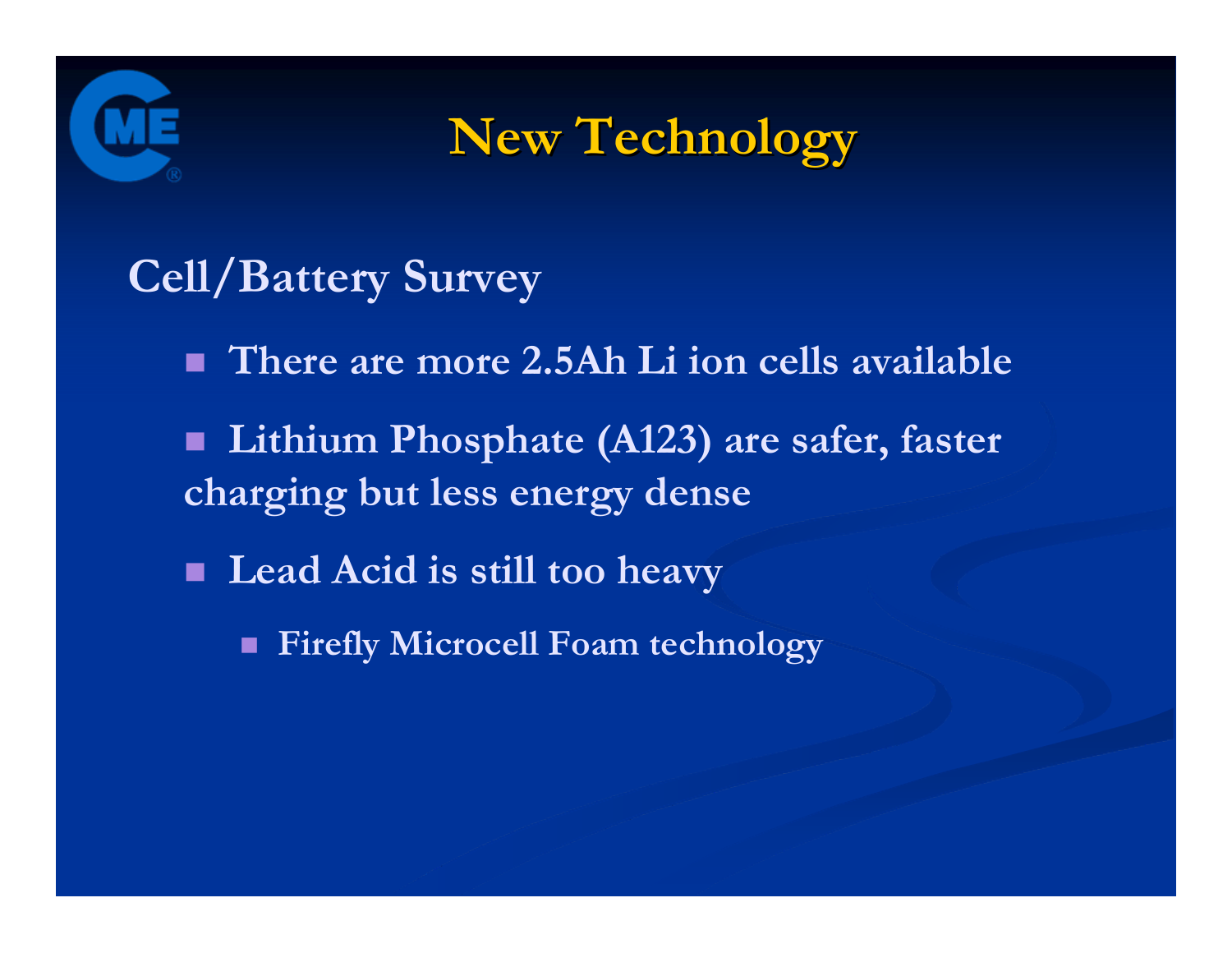

## **A HI-Power DREAM Power DREAM**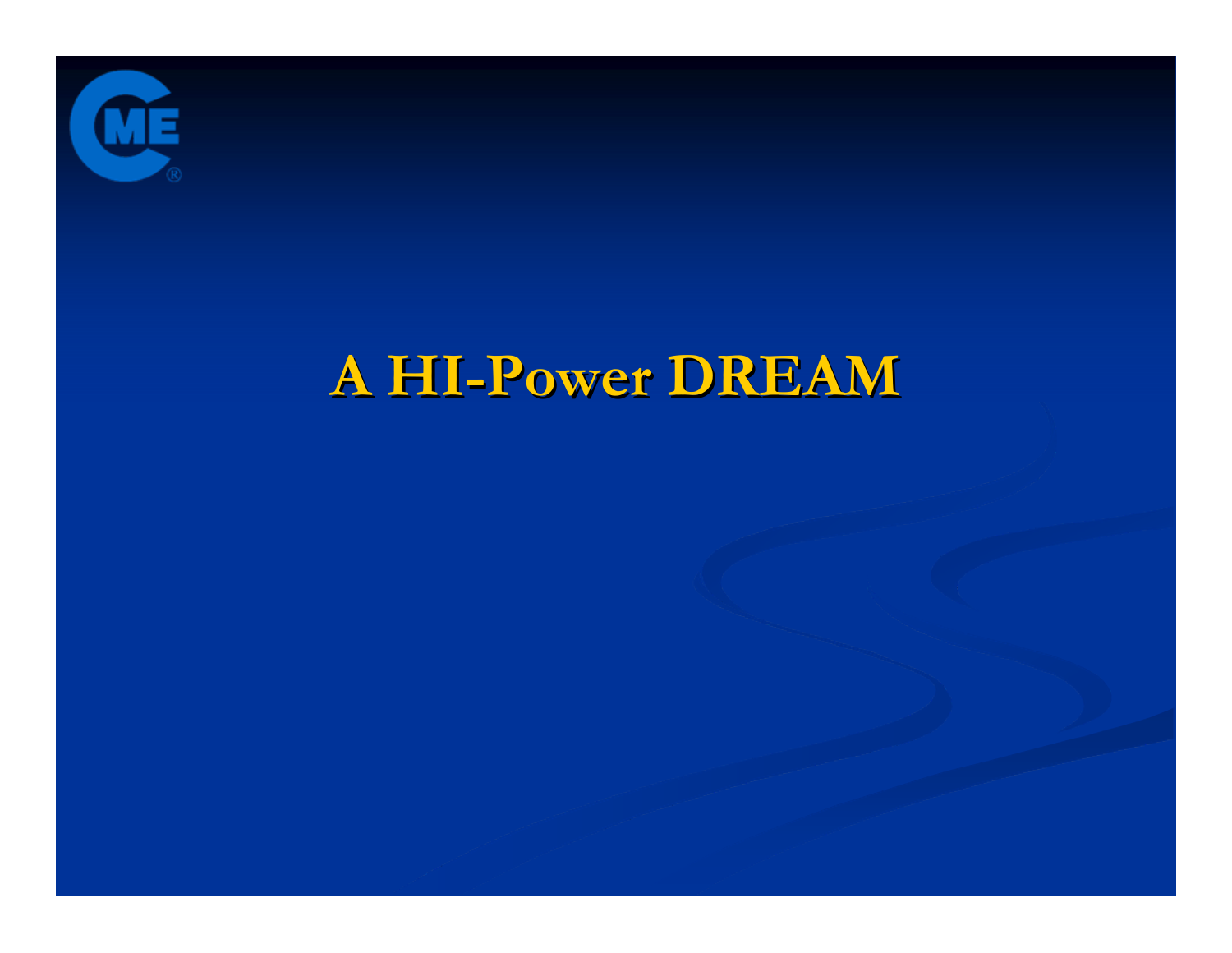



**Hybrid Intelligent Power Management**

**Broad Agency Announcement (BAA)**

 **Introduced during my presentation at the Joint Service Power Expo in 2007**

 **To develop a general architecture capable of managing power more efficiently and effectively on the battlefield.**

 **Includes renewable and traditional sources, AC and DC, controls them and delivers clean, reliable AC**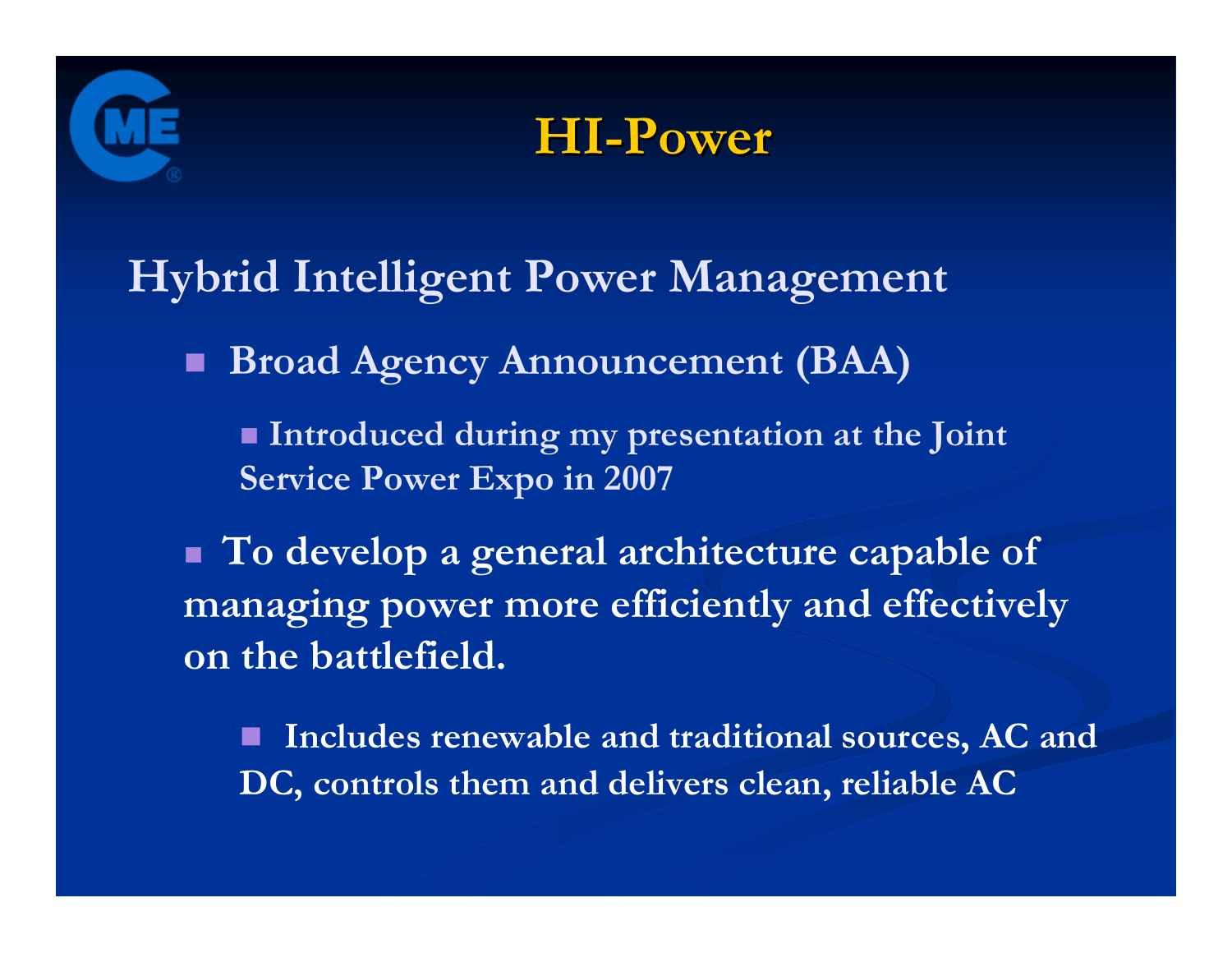



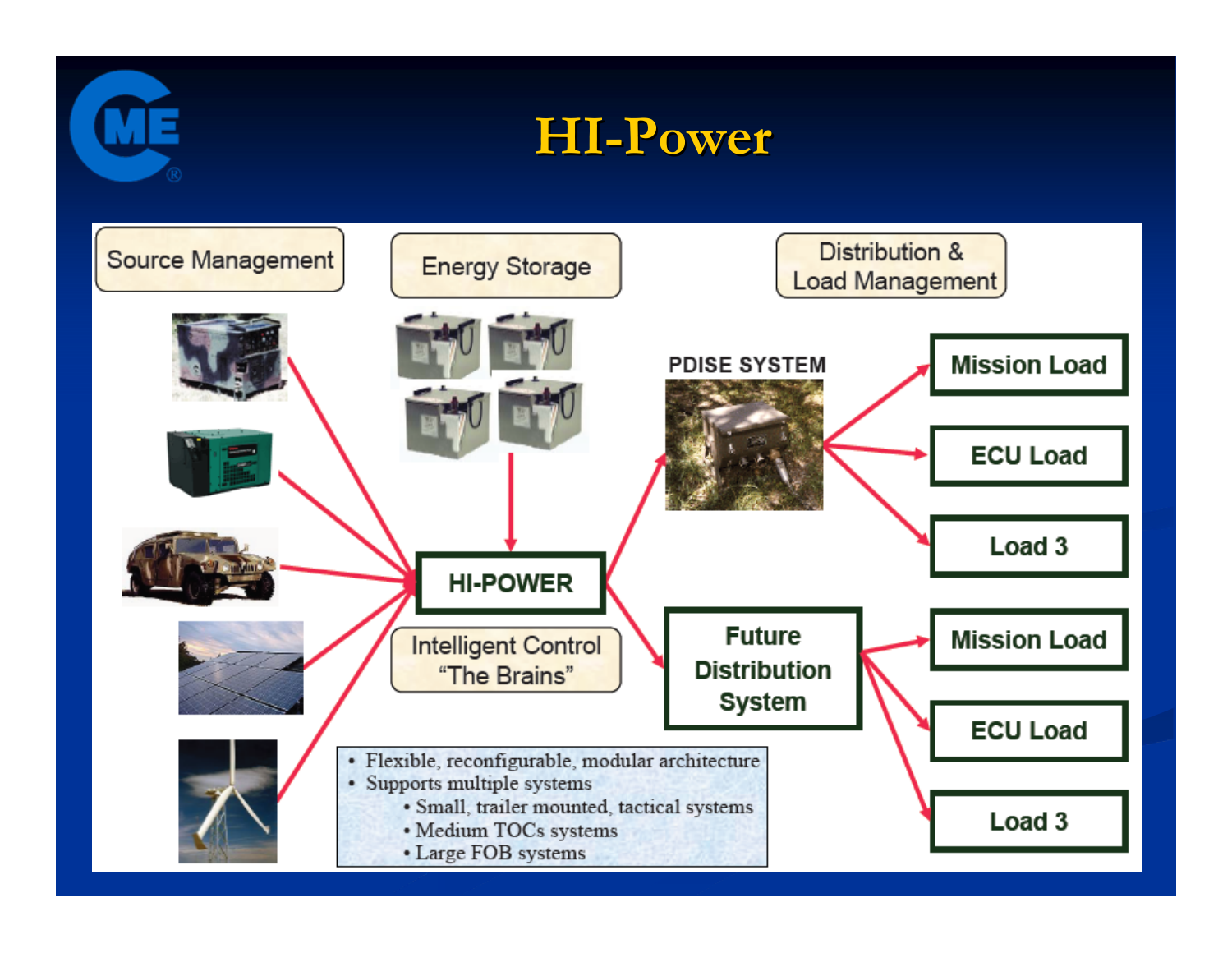



### **Fuel Tank Limited Power**

 **Disaster recovery, emergency services, first responders typically need portable power**

- **Commercial grid may be down for days or weeks**
- Е **Initial refueling may not be available for days**
- П **Refueling may be difficult on a continuing basis**
- **Power lasts until the tank is empty**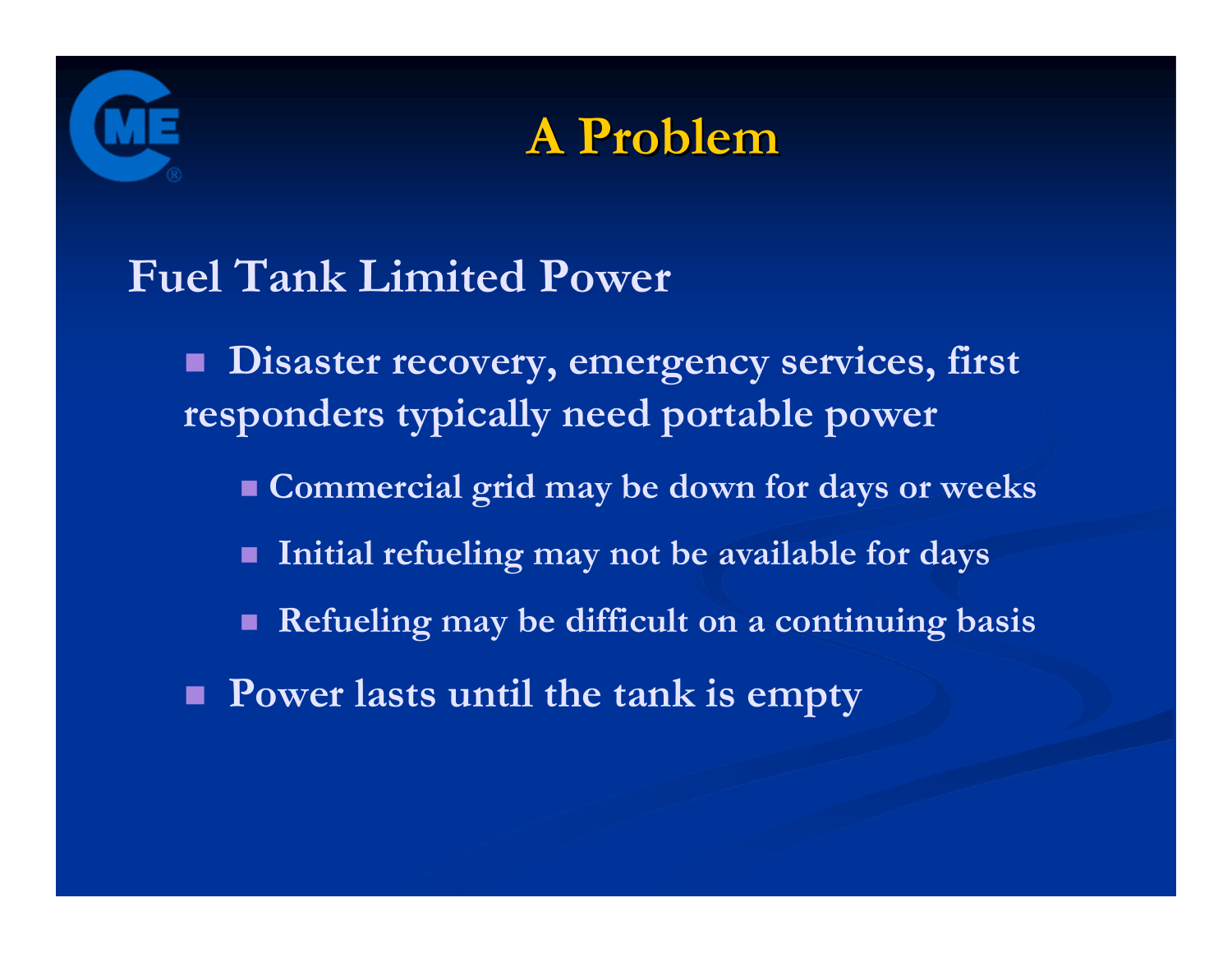



### **Hybrid Power Source**

**Develop a solar-battery-fuel powered source**

**Solar panels for daytime power**

**Batteries for evening power**

 **Smart variable speed generator for backup or supplemental power**

**Transported/mounted on FMTV or similar vehicle**

**Intelligently control sources**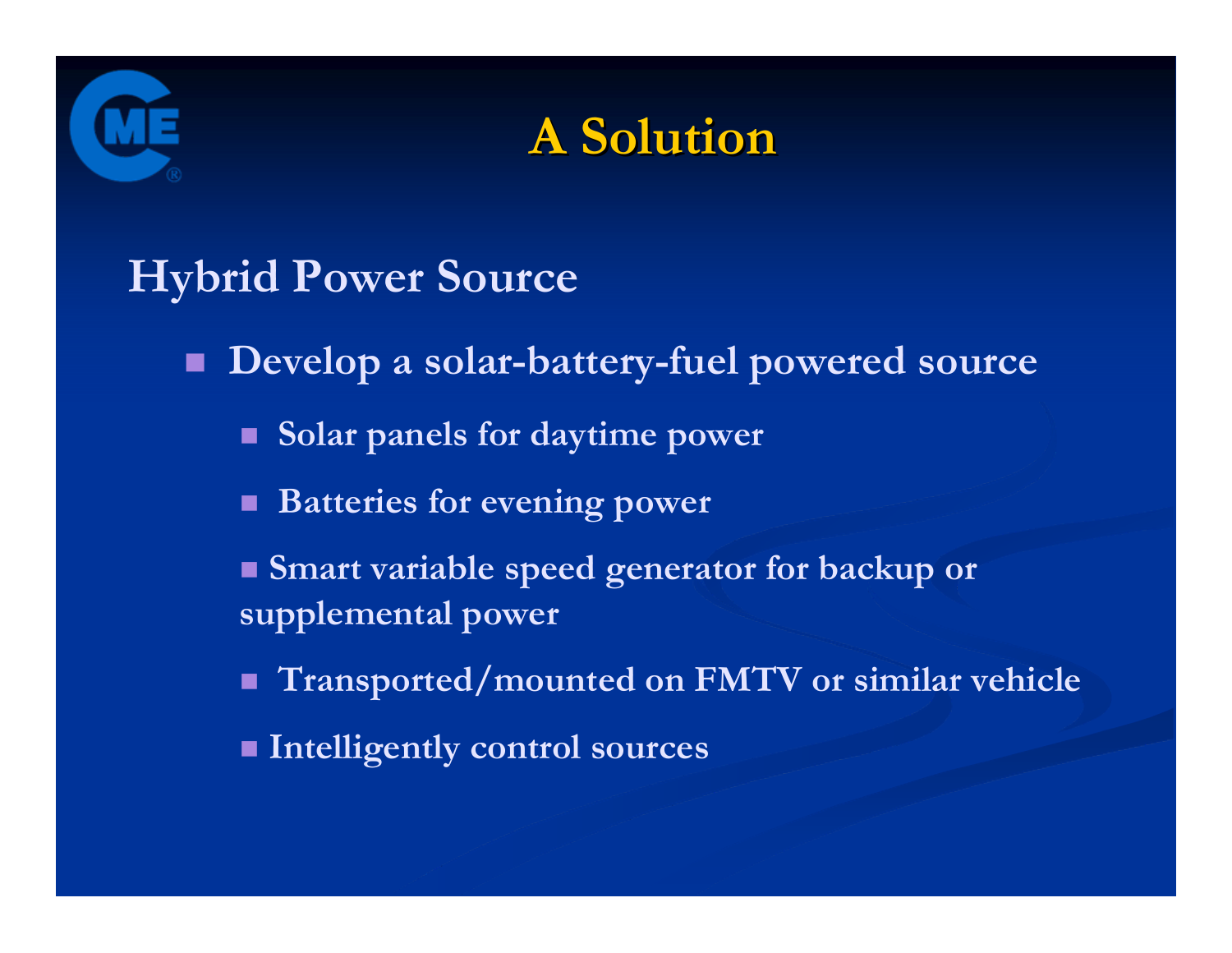



**Hybrid Power Source Features**

- **Extended operation without refueling**
- **Sources use can be scheduled or automatic**
	- **Batteries can be reserved for night use**
	- **Cost based source selection**
- **Sources can be combined for peak demand**
- П **Multiple systems combine for more power**
- **Pallet-based system easily transportable**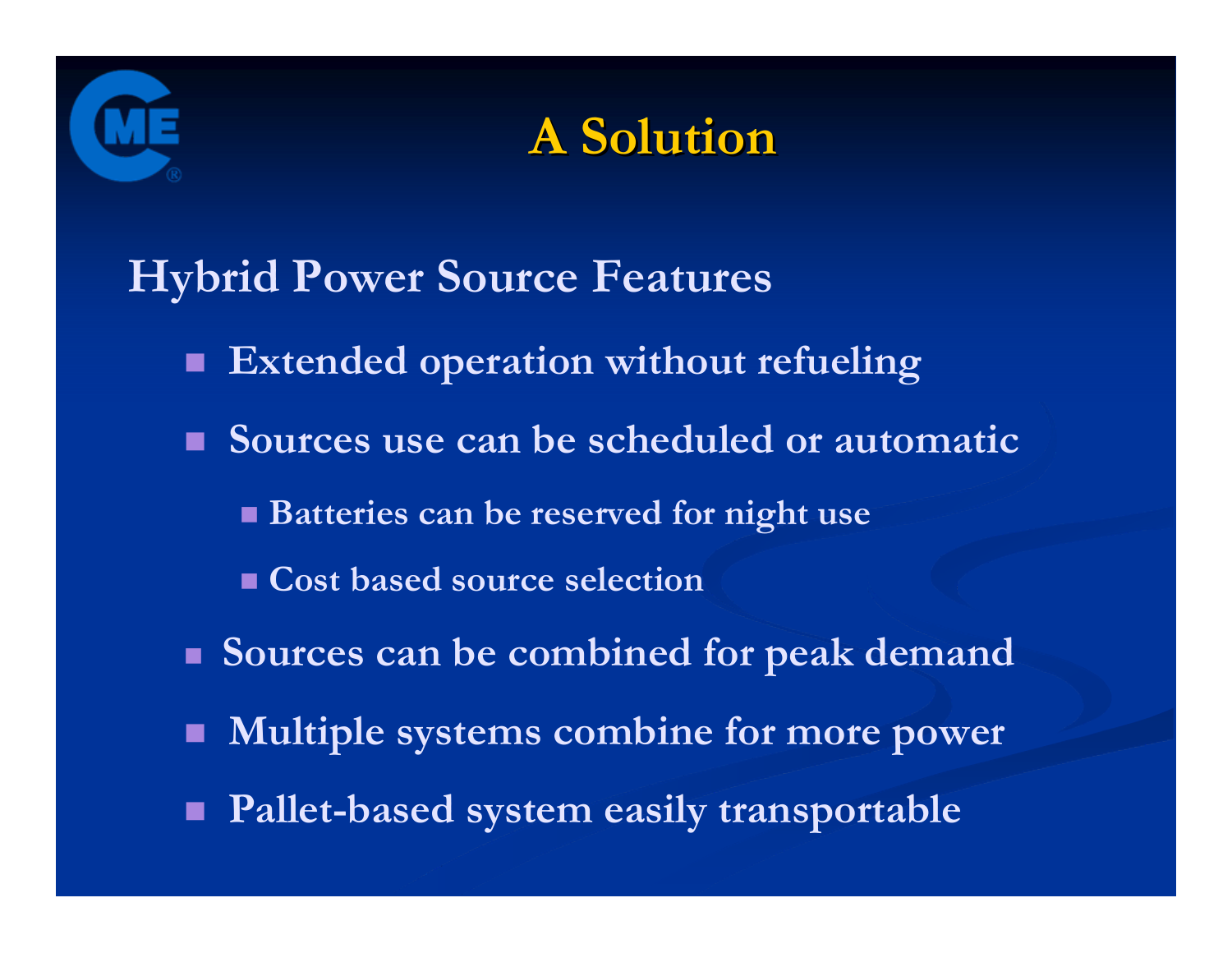



#### **Solar Panels**

- **There are more 200 to 300 W panels available**
- **Thin Films are more viable now**
- **Efficiency inversely proportional to footprint but weight and size effect deployment**
- **Weight is less of an issue on 2.5 to 5 ton vehicles**
- $\blacksquare$ **Packaged on 463L pallets is a consideration**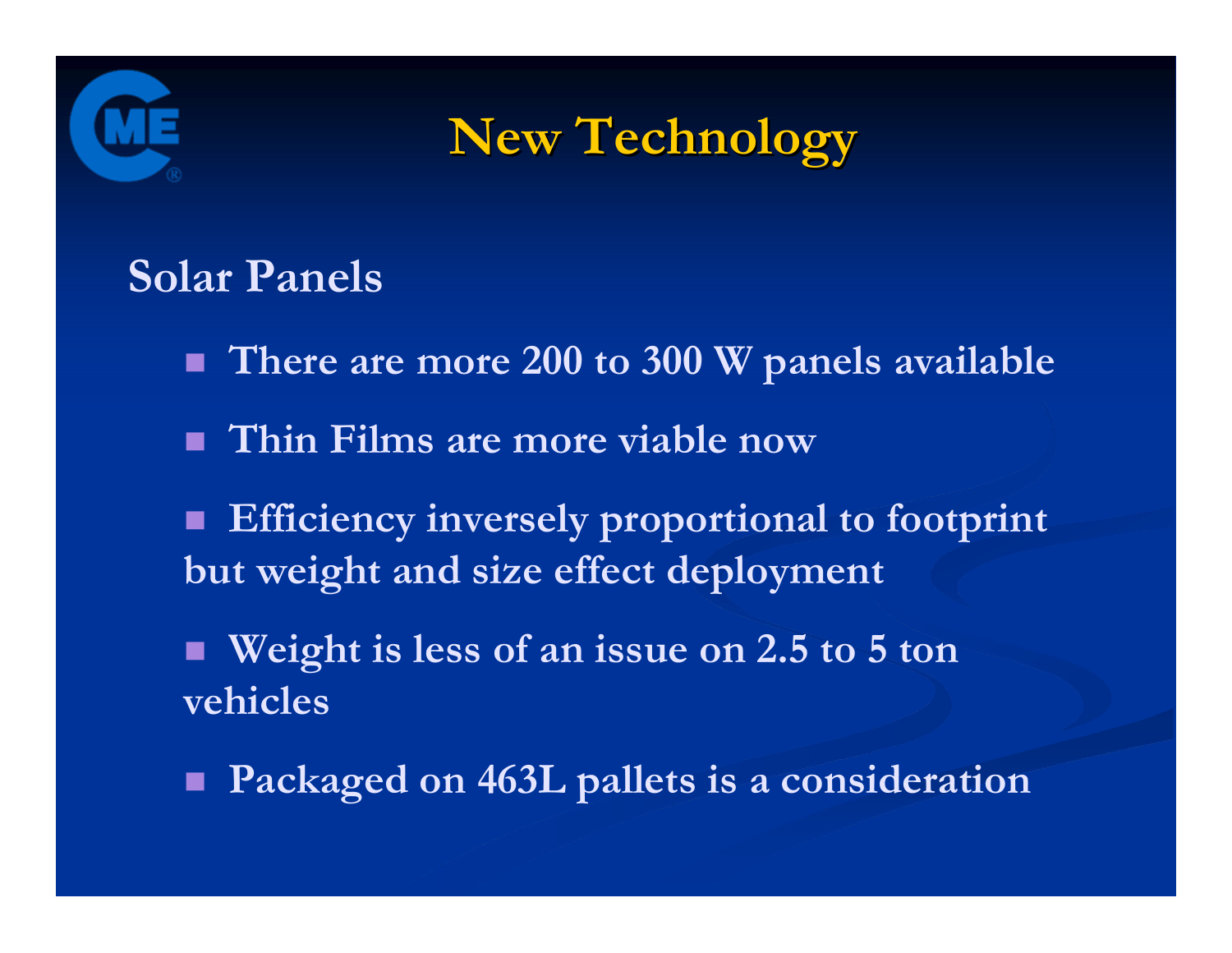



### **Batteries**

- **There are more 2.5Ah Li ion cells available**
- $\blacksquare$  **Lithium Phosphate are safer (A123), faster charging but less energy dense**
- **Again weight is less of an issue**
- **Lead Acid is a cost consideration**
	- **Firefly Microcell Foam technology**
- **Could be packaged on 463L pallets with panels**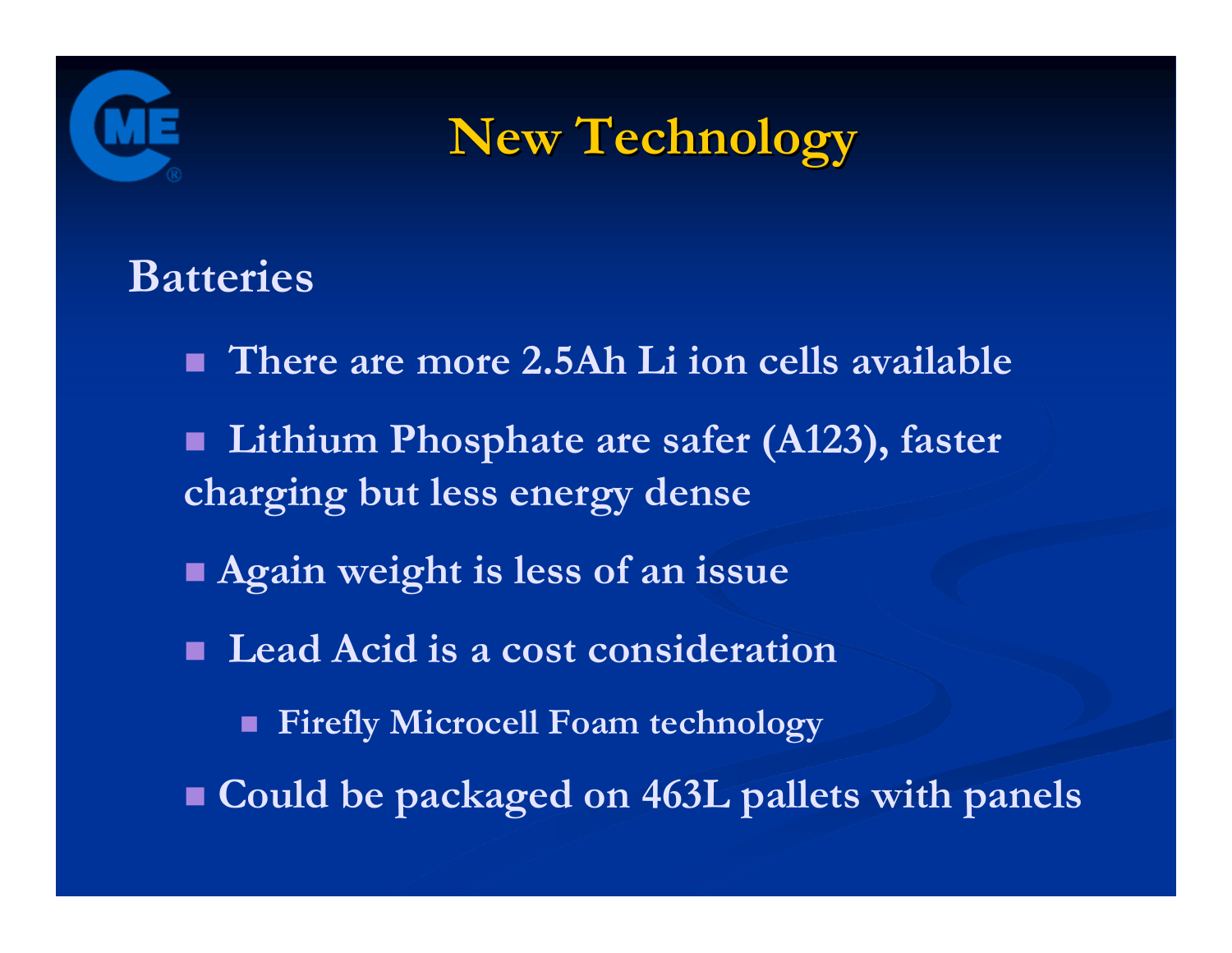



**Variable Speed Generators**

- **Rolls-Royce 15 kW VSG**
- **Varying speed engine and 3-phase inverter**
- **Speed is proportional to demand**
- **Start-Stop controlled by** 
	- **system demand**
- **Paralleling is automatic**
- **15% less fuel usage at low loads**

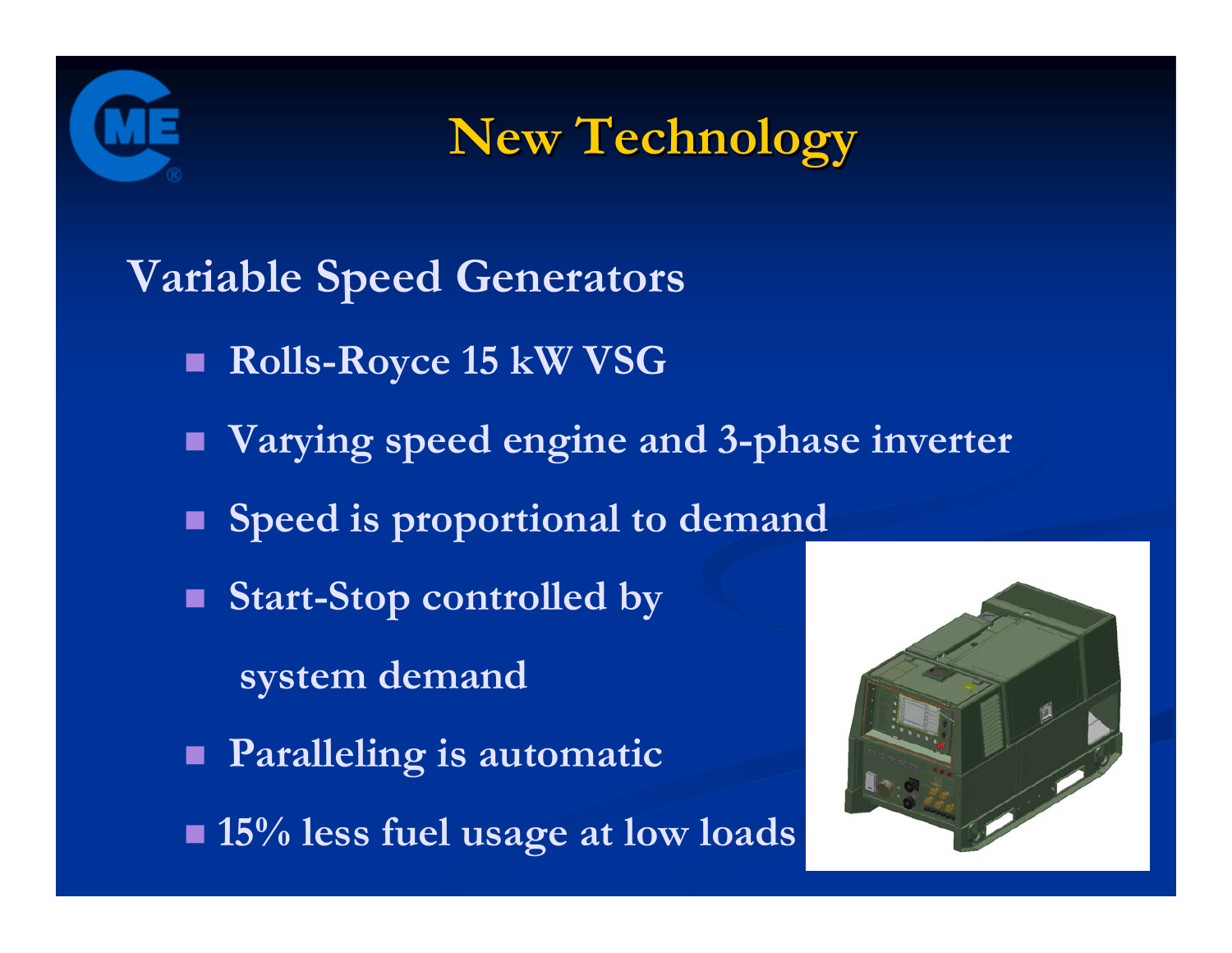

**Smart Technology Smart Technology**

**Fixed Speed Smart Generators PSI 20 to 60 kW Gensets Start-Stop controlled by system demand Paralleling is automatic Fuel savings for multiple generator system**

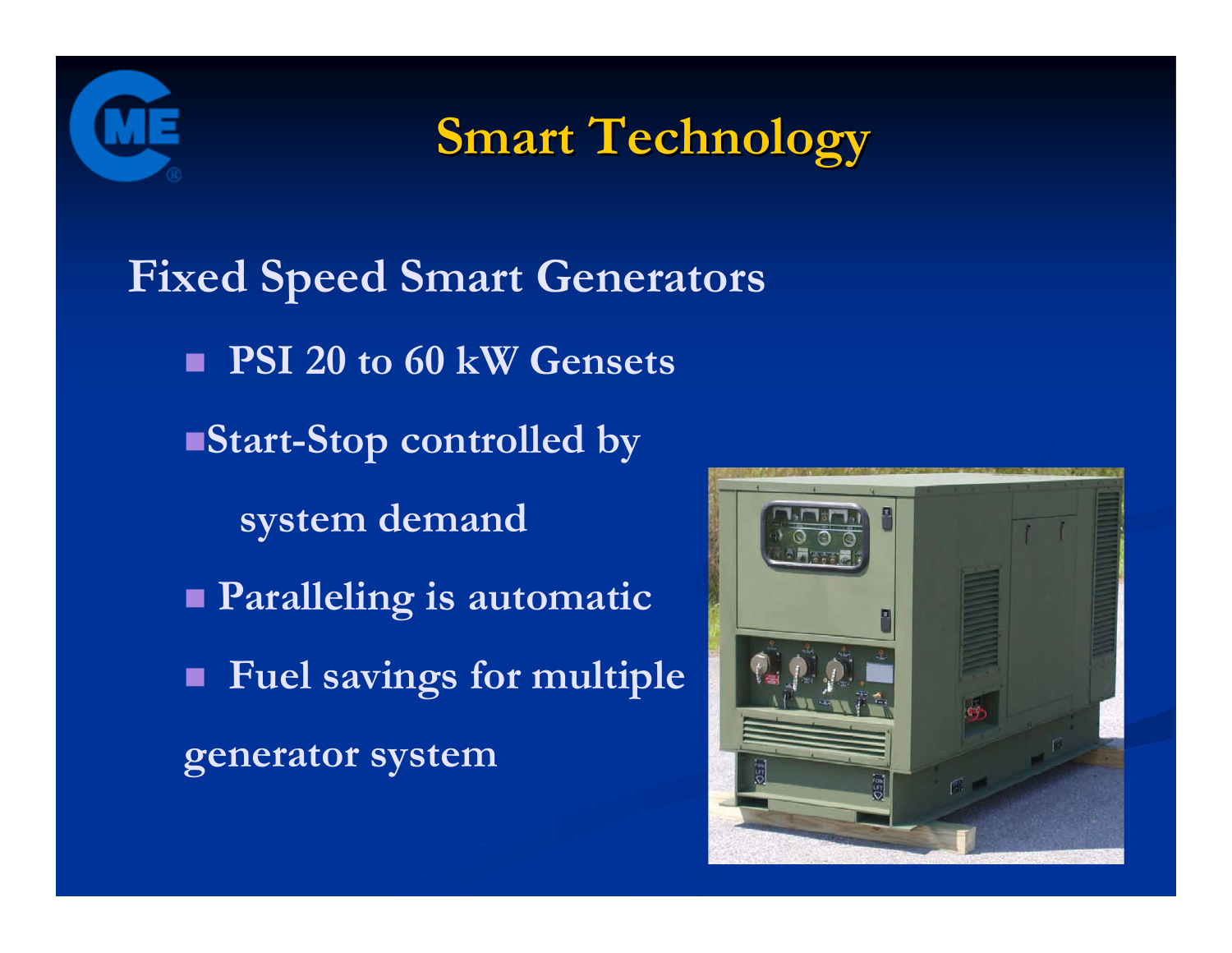



### **Hard-mounted System**

 **System is not designed to be removed from the vehicle bed or trailer**

**Shorter setup time**

**Vehicle not available for other uses**

### **Modular System**

П **Module is transported to location**

- П **May be dropped of in an open area**
- **Vehicle can be used for other purposes**
- F **May be left on vehicle**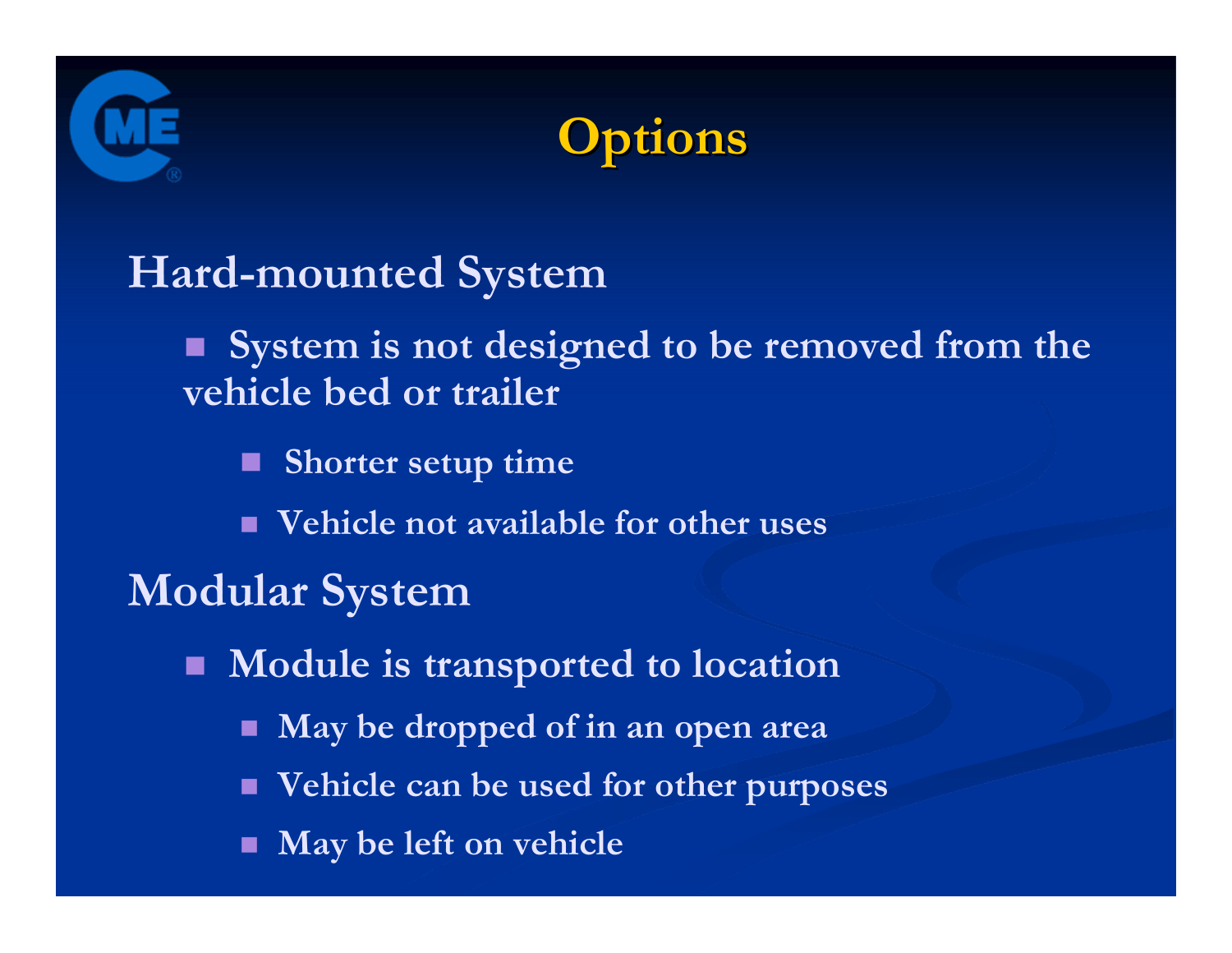



### **Military 463L**

 $\blacksquare$  **Standardized pallet used for transporting military air cargo** 

 $\blacksquare$ **88 in. by 108 in. by 2.25 in., 84 in. by 104 in. usable** 

- $\blacksquare$ **10,000 lb capacity**
- **Can be airdropped**

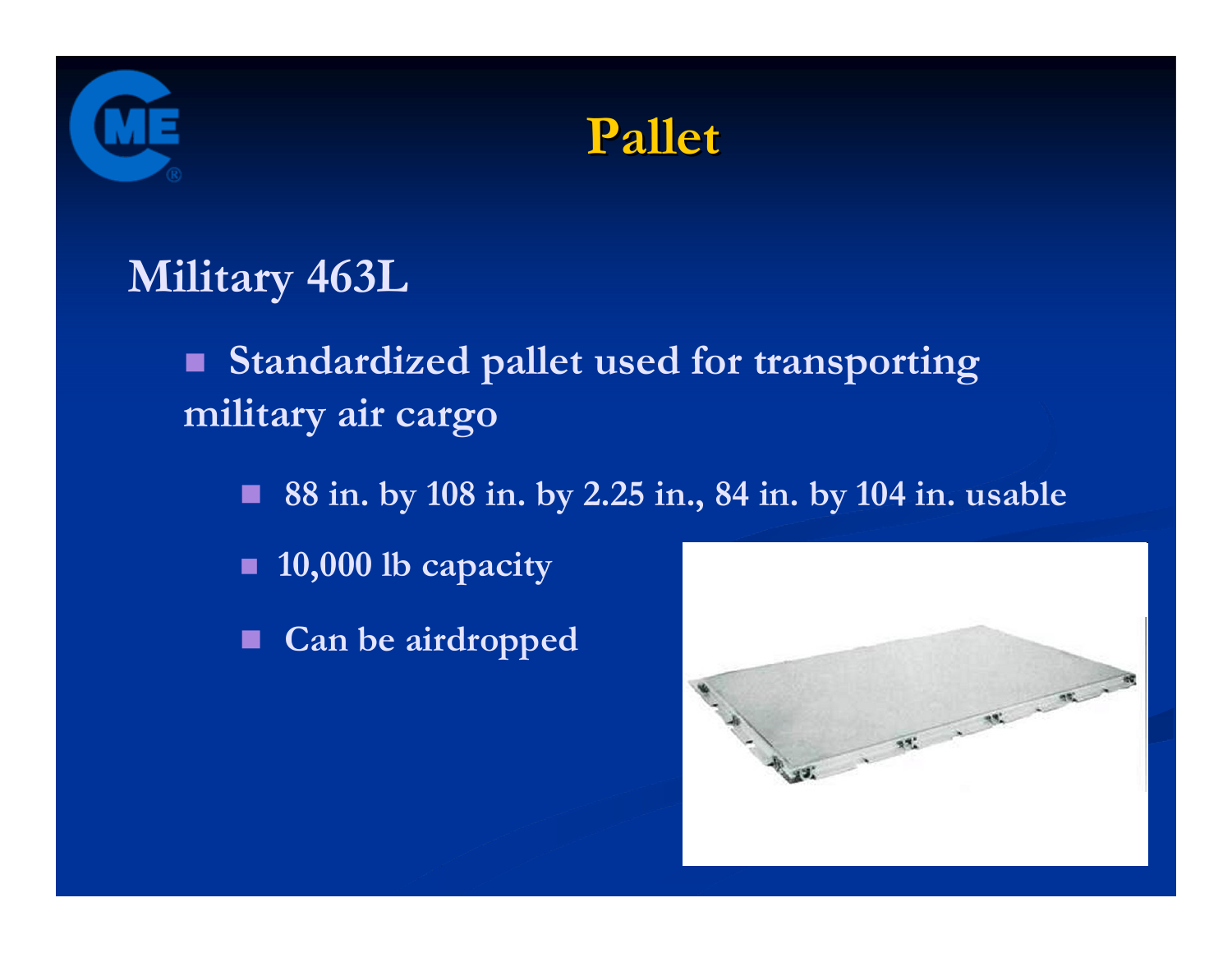



### **Commercial**

 **Not well standardized NA has twelve "standard" sizes** ш **European have six standard sizes** П **Most popular is GMA, 48 in. by 40 in. wood No pallet over 48 in** п **Will not accommodate the length of a number of solar panels**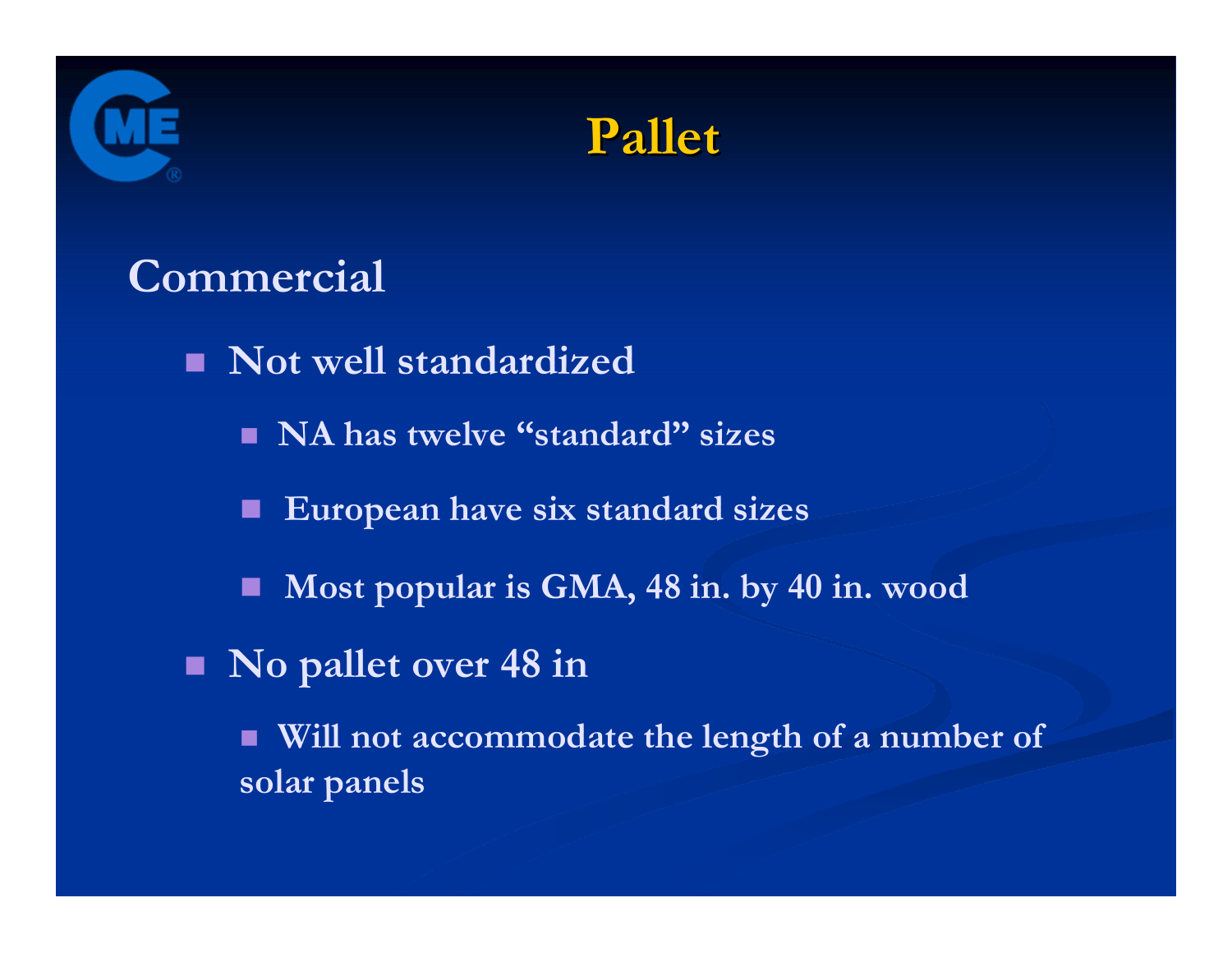



### **Choices**

- **Modular – More flexibility than hard-mounted**
- **Thin Film Panels – Weight/Volume advantage**
- **Lithium Phosphate Batteries – Charging options/safety advantage**
- $\blacksquare$  **Variable Speed Generator – Inverter eases paralleling and 15% less fuel usage at low load**
- **463L pallet – Large enough for any panel or generator**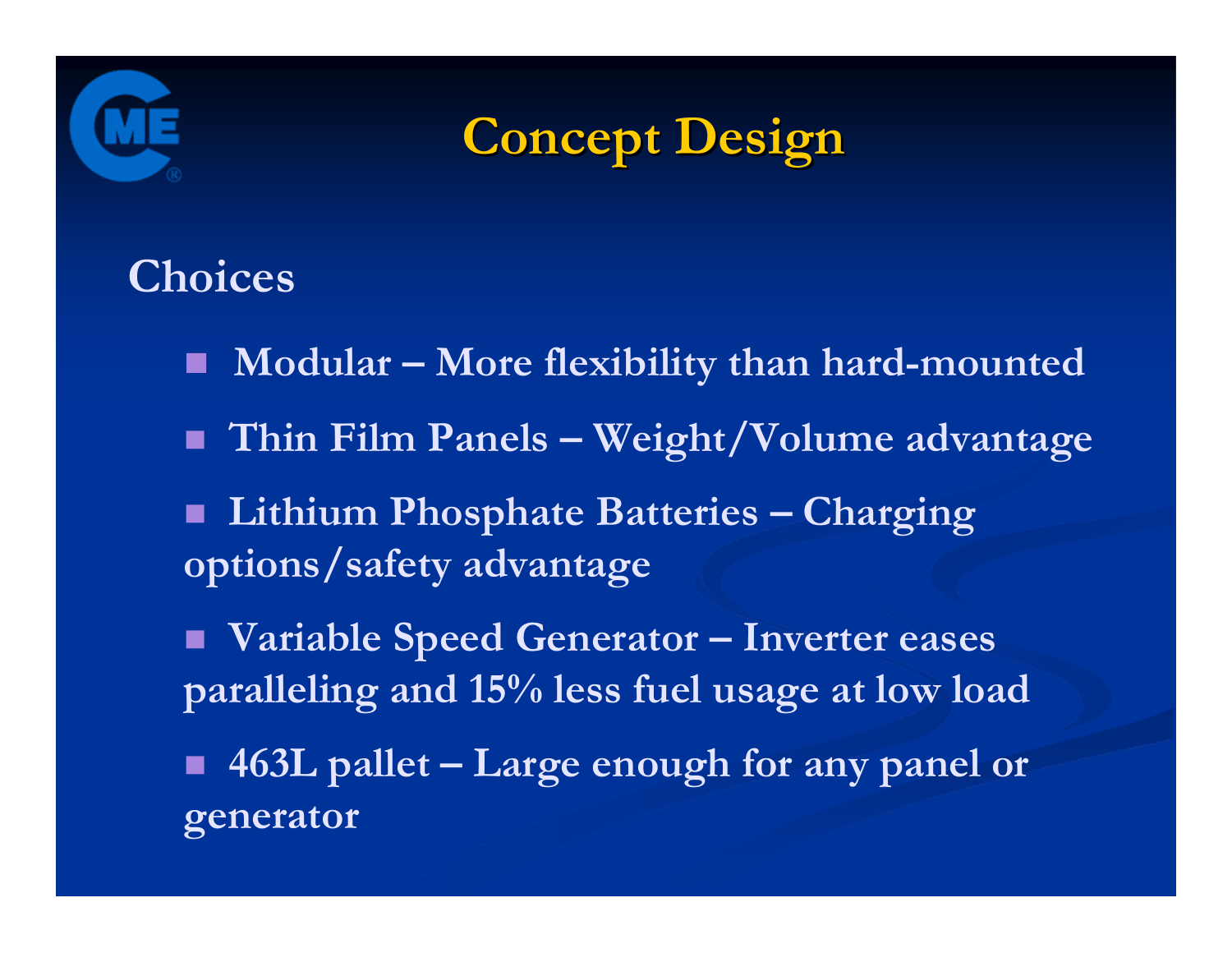



### **Thin Film Solar Panels**

- **2 m by 1 m panel**
- **Frame used to make thin film panels rigid to aim at the sun**
- **61.6 VDC at 1.71 A, 105 W, 5.25 lb, 20 lb framed**

### **Smart Controller**

- **Source usage**
- **Load management**
- **Adaptive charging current**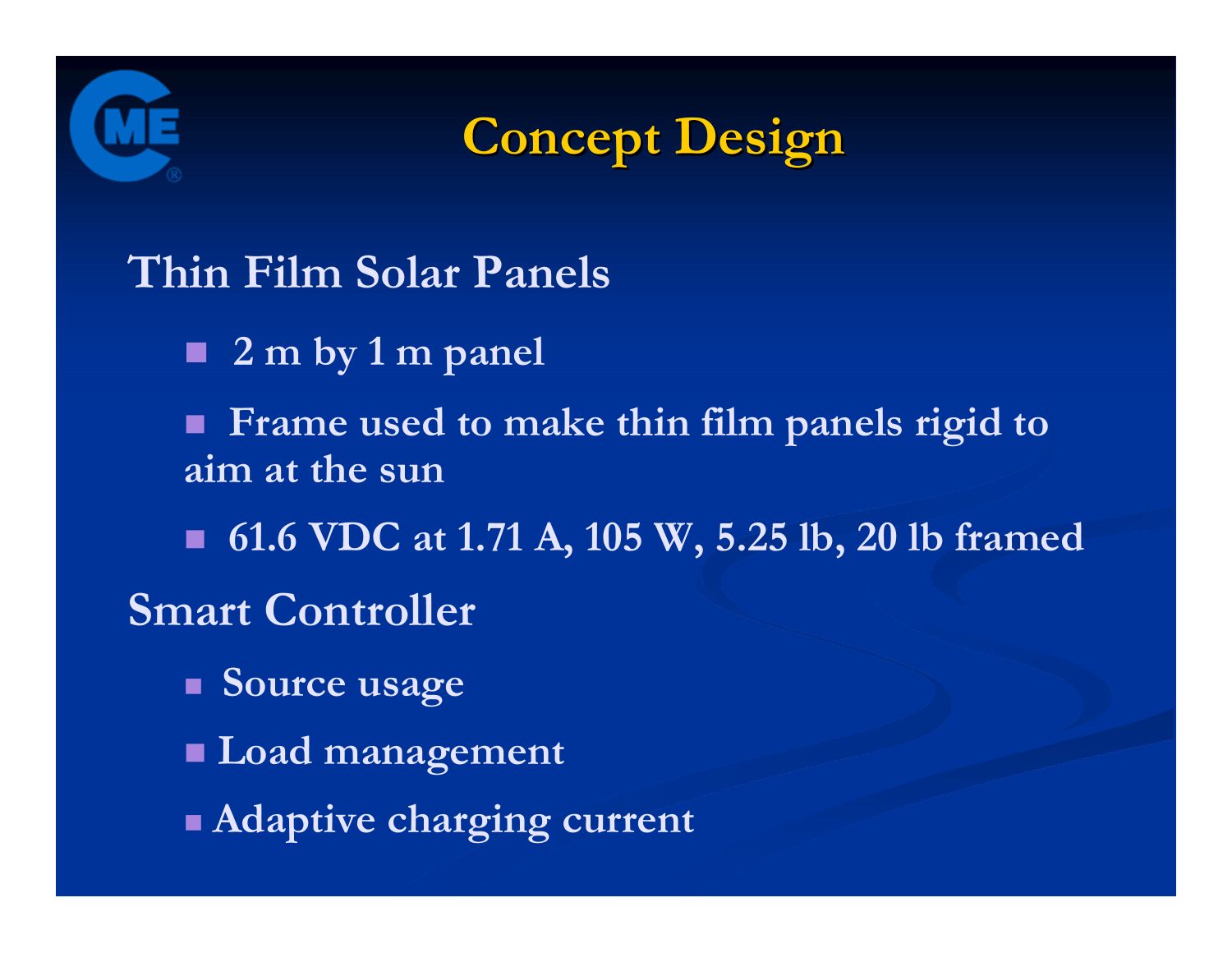

**Concept Design Concept Design**

**Lithium Phosphate Batteries**

**Similar in size to the original battery**

**26650 size versus 18650**

**2.3 Ah versus 2.5 Ah**

**27P14S configuration**

**3.3 VDC versus 3.7 VDC working voltage**

**62 Ah versus 75 Ah**

**378 cells versus 390 cells**

**Built-in battery management**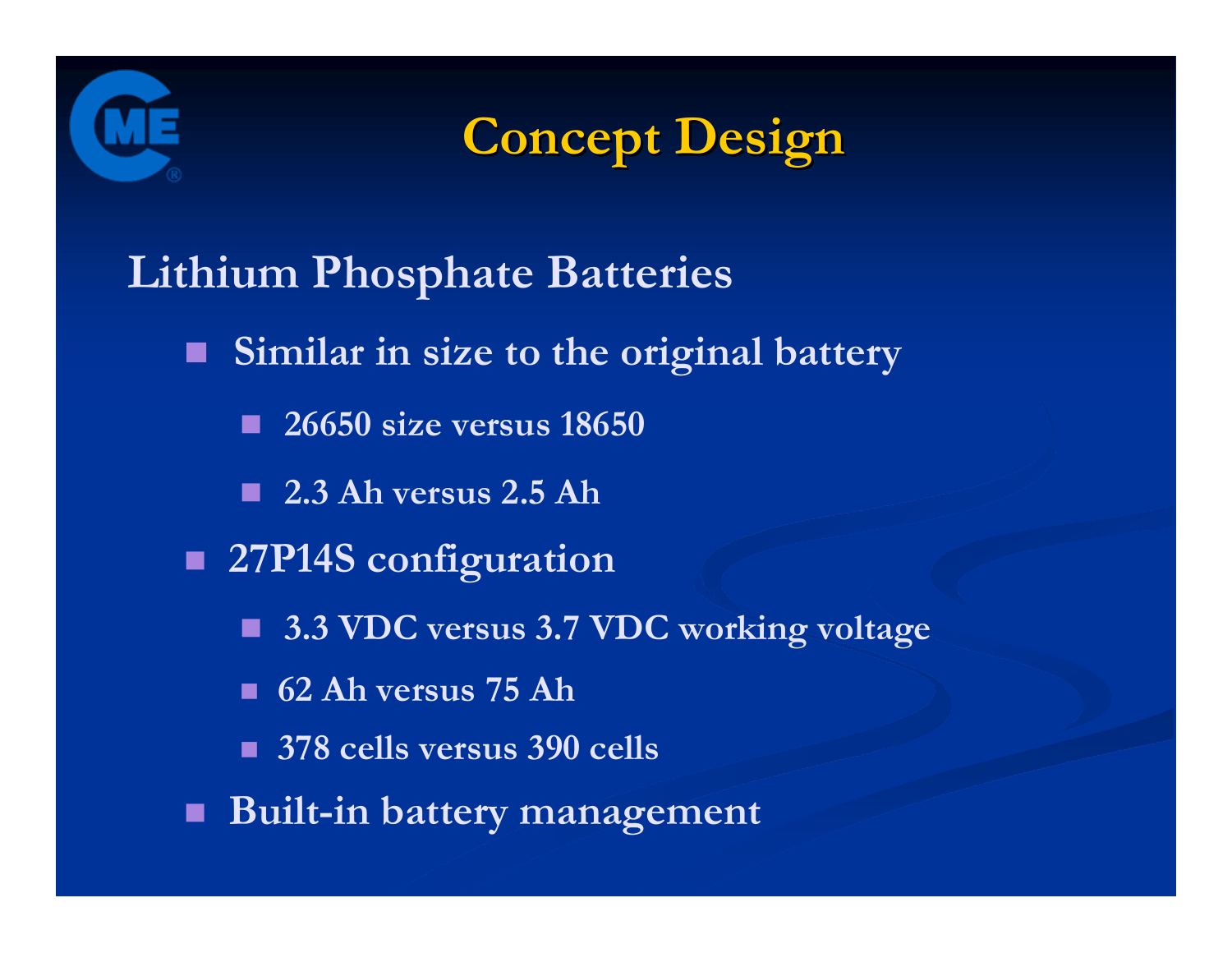

# **Concept Design Concept Design**



Dimensions 88 in W by 108 L by 57 in H Meets C130 Height limit on FMTV

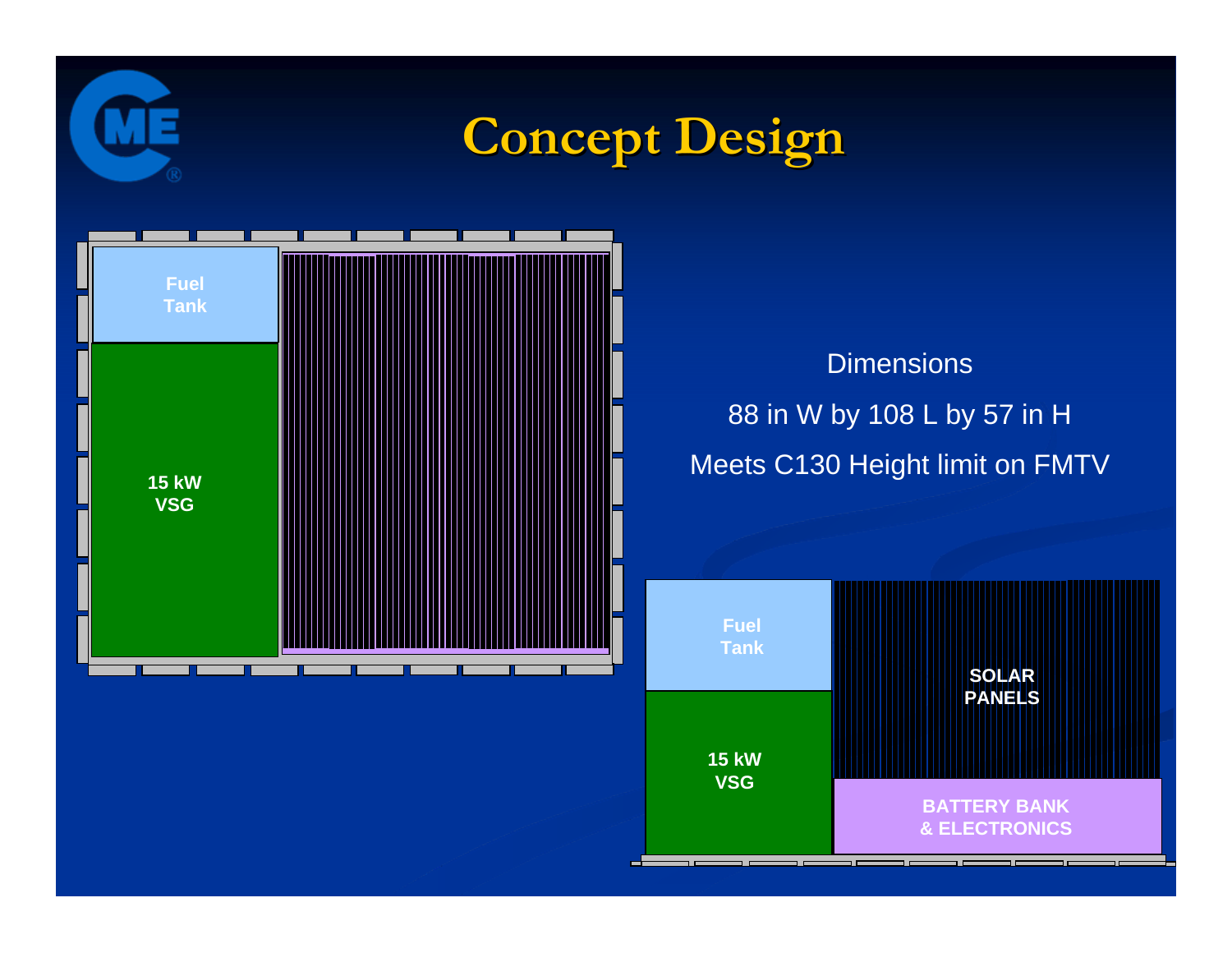



**Who are the customers for this system**

 **Homeland Defense, National Guard, FEMA, Red Cross, State Emergency Response Groups**

**Customer Input**

П **Is this concept design viable?**

 **Are there operational issues that can be addressed?**

- **What minimum level of power is needed?**
- **At what price point?**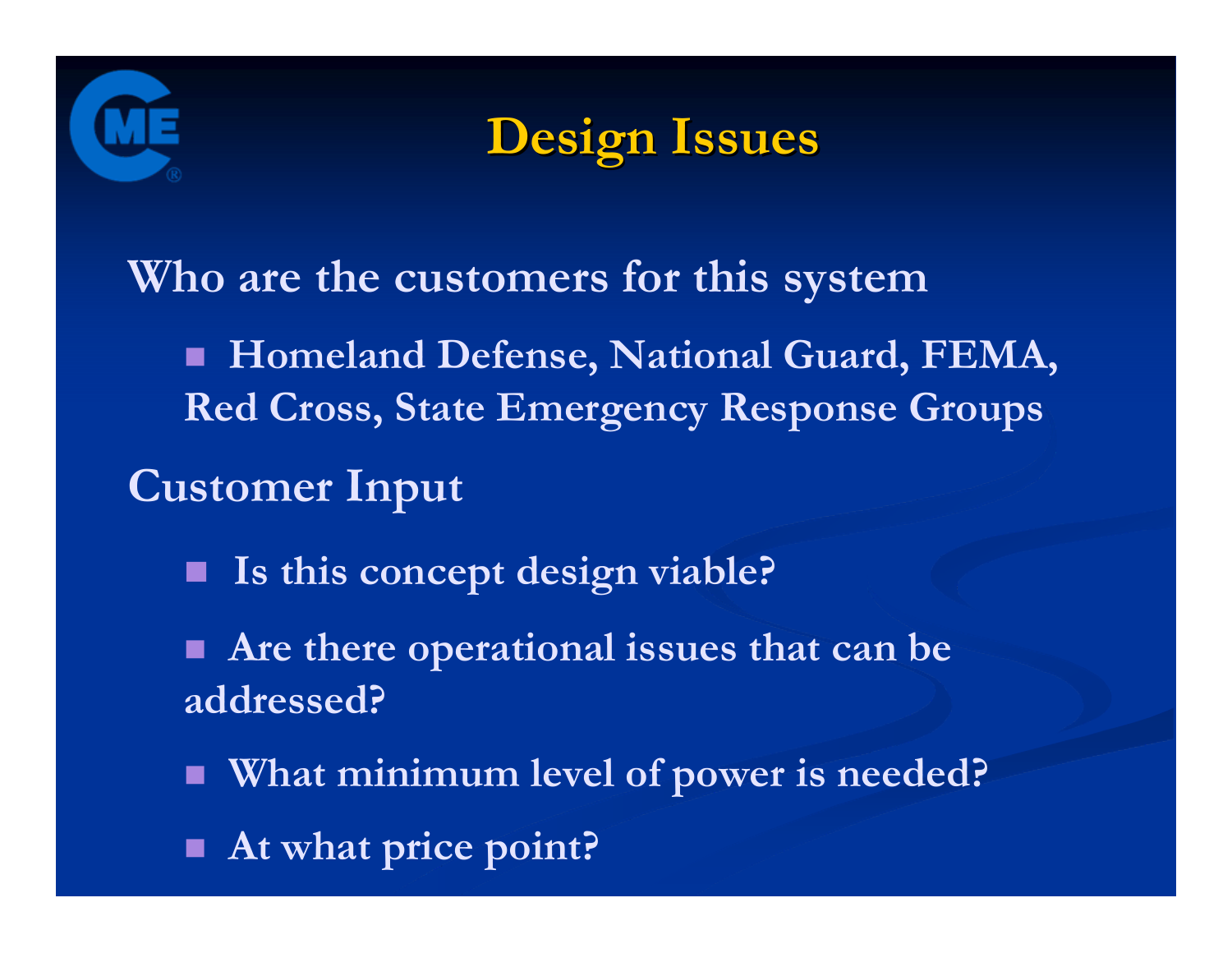



### **A Hybrid Intelligent Source**

- **Can be designed today**
- **Can reduce the need for fuel**
- **Can have HI-Power characteristics in a modular form**
- **But it must meet the users needs**
- **And be affordable**